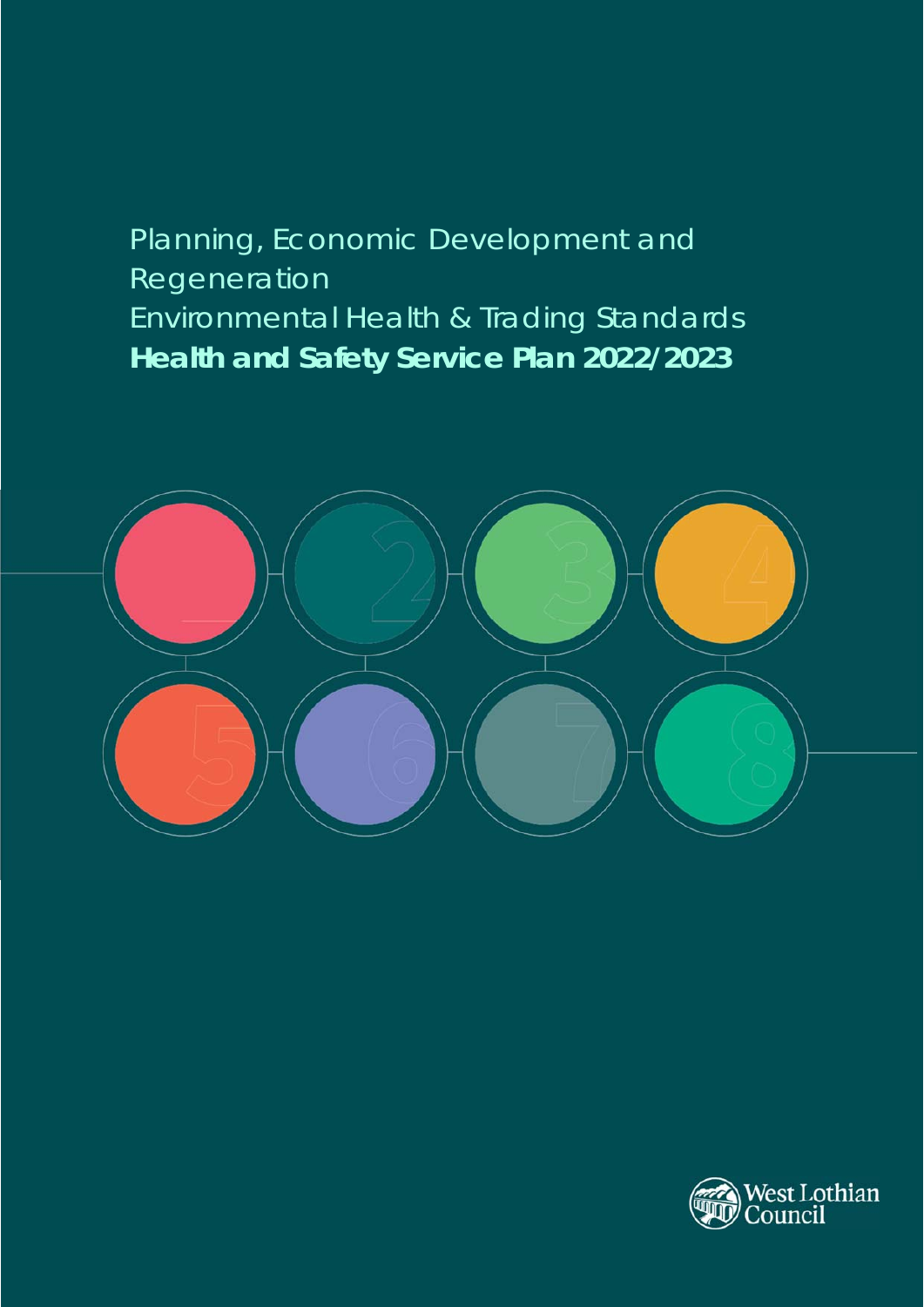

#### **OVERVIEW**

In order to meet the requirements of the National Local Authority Enforcement Code (national code), West Lothian Council is required to develop and approve an annual health and safety service plan. The national code is given legal effect under Section 18 of the Health and Safety at Work etc. Act 1974.

The plan outlines how health and safety will be monitored and enforced within West Lothian businesses. Whilst the main responsibility for ensuring health and safety remains with the businesses and individuals who create the risk, environmental health officers have a statutory duty in ensuring effective risk management, supporting businesses, protecting the West Lothian community, and contributing to the wider public health agenda.

The service plan covers:

- **•** service aims and objectives;
- authority background;
- service delivery;
- partnership and working with others;
- **•** staff development and performance management;
- quality assessment; and
- service plan review.

**A safe working environment is something many would take for granted. There is unfortunately significant confusion created by those who use health and safety as an excuse to avoid any type of risk. Very little of this has any bearing on real issues of health and safety and the necessary controls which should be in place to protect workers and members of the public. Ridiculous health and safety excuses grab headlines whilst essential work in protecting workers and the public goes largely unnoticed. Local authority enforcement officers and the Health and Safety Executive have shared responsibility for ensuring public and worker protection throughout the UK. The consequences of workplace accidents, ill health and fatalities are a significant burden on public health and the economy. Sensible, proportionate and firm management of health and safety is essential for everyone's benefit.**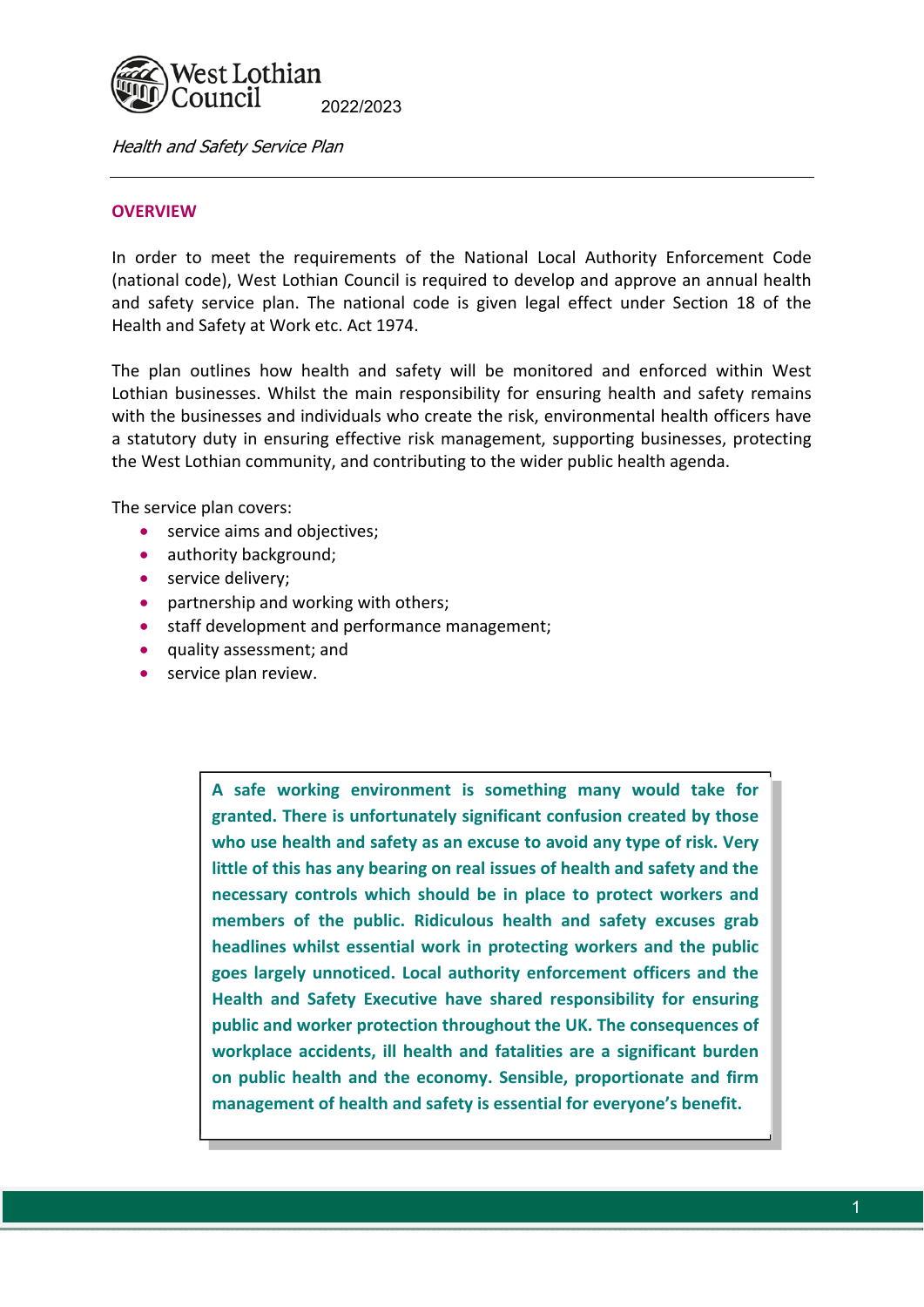## Vest Lothian ouncil 2022/2023

Health and Safety Service Plan

# **SECTION 1 ~ SERVICE AIMS AND OBJECTIVES**

# **1.1 Corporate Plan & Single Outcome Agreement Links**

Priority 6: Delivering positive outcomes on health. Priority 8: Protecting the built and natural environment. (web link https://www.westlothian.gov.uk/article/33026/Corporate‐Plan ) SOA7 We live longer, healthier lives and have reduced health inequalities.

# **1.2 Commitment**

Our commitment is to protect and enhance the health, safety and welfare of people living and working in West Lothian by ensuring risks in the changing workplace are properly controlled.

In delivering this service plan we acknowledge and contribute across the six strategic themes of '*Helping Great Britain Work Well*' – HSE, Health and Safety Strategy:

- Encouraging and recognising improvements, being increasingly joined up to deliver improved outcomes and minimise unnecessary burdens on businesses;
- Continuing to promote the risk-based, goal-setting regulatory regime that has served health and safety in Great Britain so well;
- Working with partners in the system to make workplaces safer and healthier, providing a level playing field for responsible employers with regulators and coregulators, by advising, promoting, and where necessary, enforcing good standards of risk control;
- Using proportionate, risk-based regulation to support better outcomes, innovation and the safe use of new technologies;
- Developing services and products that contribute to improved management and control of risks, sharing our knowledge, and
- Continuing the dialogue and conversation with stakeholders to make the system better, always looking to provide simple, pragmatic advice and support.

A safe and healthy working environment also contributes to the health and wellbeing of the population within West Lothian. This is recognised within the Joint Health Protection Plan for Lothian agreed by NHS Lothian, and West Lothian Council, City of Edinburgh Council, East Lothian Council and Midlothian Council.

# **1.3 Our priorities**

The service has to be delivered on a priority basis. This reflects the nature of the work undertaken and that the service cannot be divided up into uniform time units for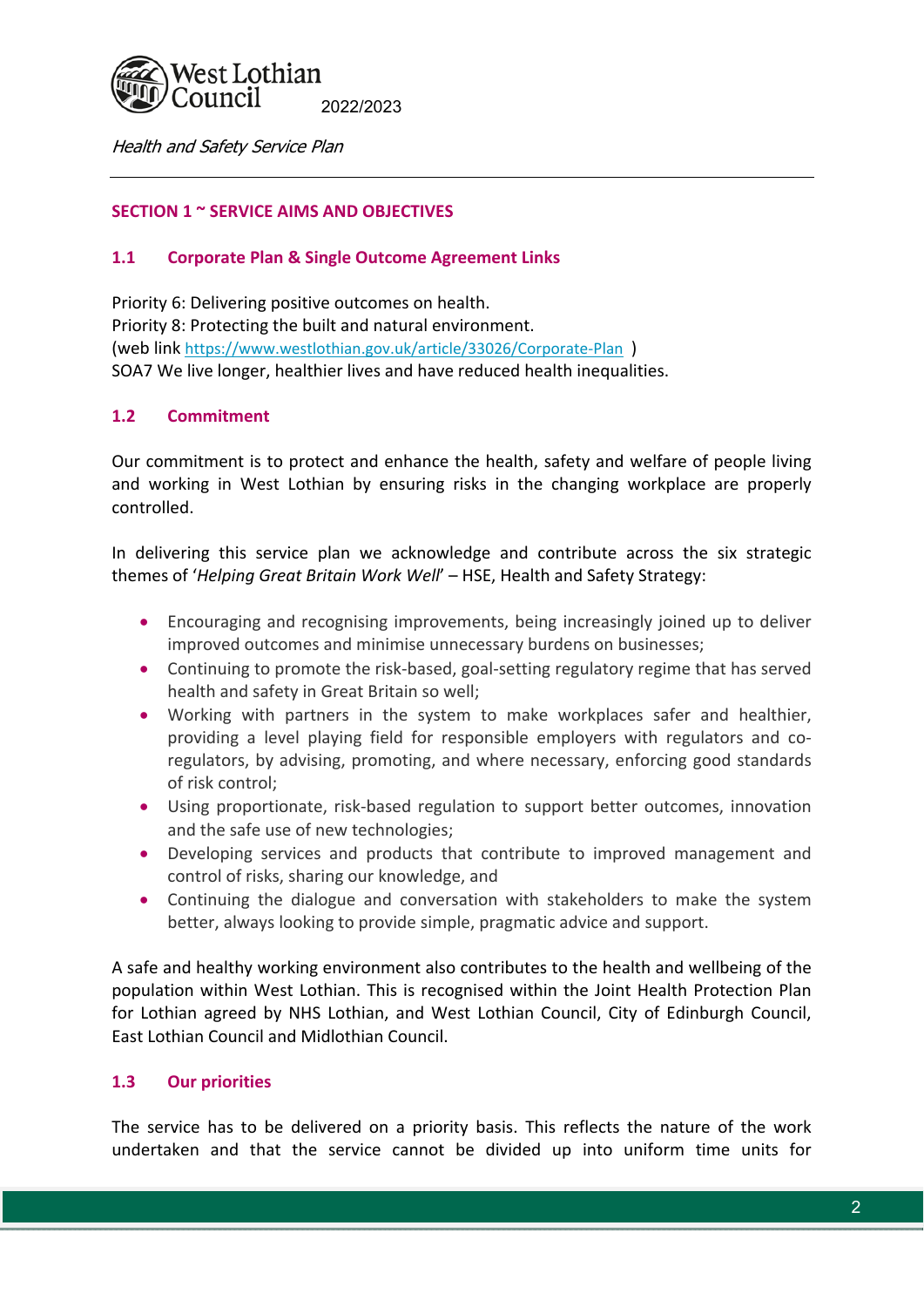

completing tasks. Each inspection, accident, and service request will have its own complexity and issues which determine the amount of work and time required to address.

The priorities are based on both reactive and proactive work and the potential public health impact of each. Delivery of service priorities will be within the context of resources available and staff skills, knowledge, experience and capacity.

Service priorities have been established to ensure the best practical service in addressing the safety and public health needs of our communities. They also reflect guidance issued by the Health and Safety Executive in regard to prioritising safety inspections, interventions and enforcement activity. Service priorities are outlined in Appendix 3.

#### **The Costs of Health and Safety**

The financial and human costs of work related illness and injury are vast and impact individuals, businesses and taxpayers. In 2018/19 the cost to the UK was £16.2 billion. The largest costs impact on the individuals effected, not just in terms of financial cost but quality of life or loss of life. The impact is valued at £9.6 billion. The cost to employers is £3.2 billion, and the tax payer costs are £3.5 billion.

http://www.hse.gov.uk/statistics/cost.htm

#### **SECTION 2 ~ AUTHORITY BACKGROUND**

#### **2.1 Profile**

West Lothian is a mixed rural and urban authority covering a geographical area of 42,504 Ha. The population is approximately 183,820\*. The Environmental Health & Trading Standards service is located in Linlithgow Partnership Centre, Linlithgow. There are 2194\*\* premises within the area ranging from offices, retailers, service sector, warehouses, leisure and public events. (\*National Records of Scotland mid-year estimate 2020, \*\*As of 01/04/22)

#### **2.2 Organisational Structure**

The service structure is as per appendix 1. The plan will be delivered by officers within the commercial team.

The commercial team is part of the Environmental Health & Trading Standards service which is part of Planning, Economic Development and Regeneration.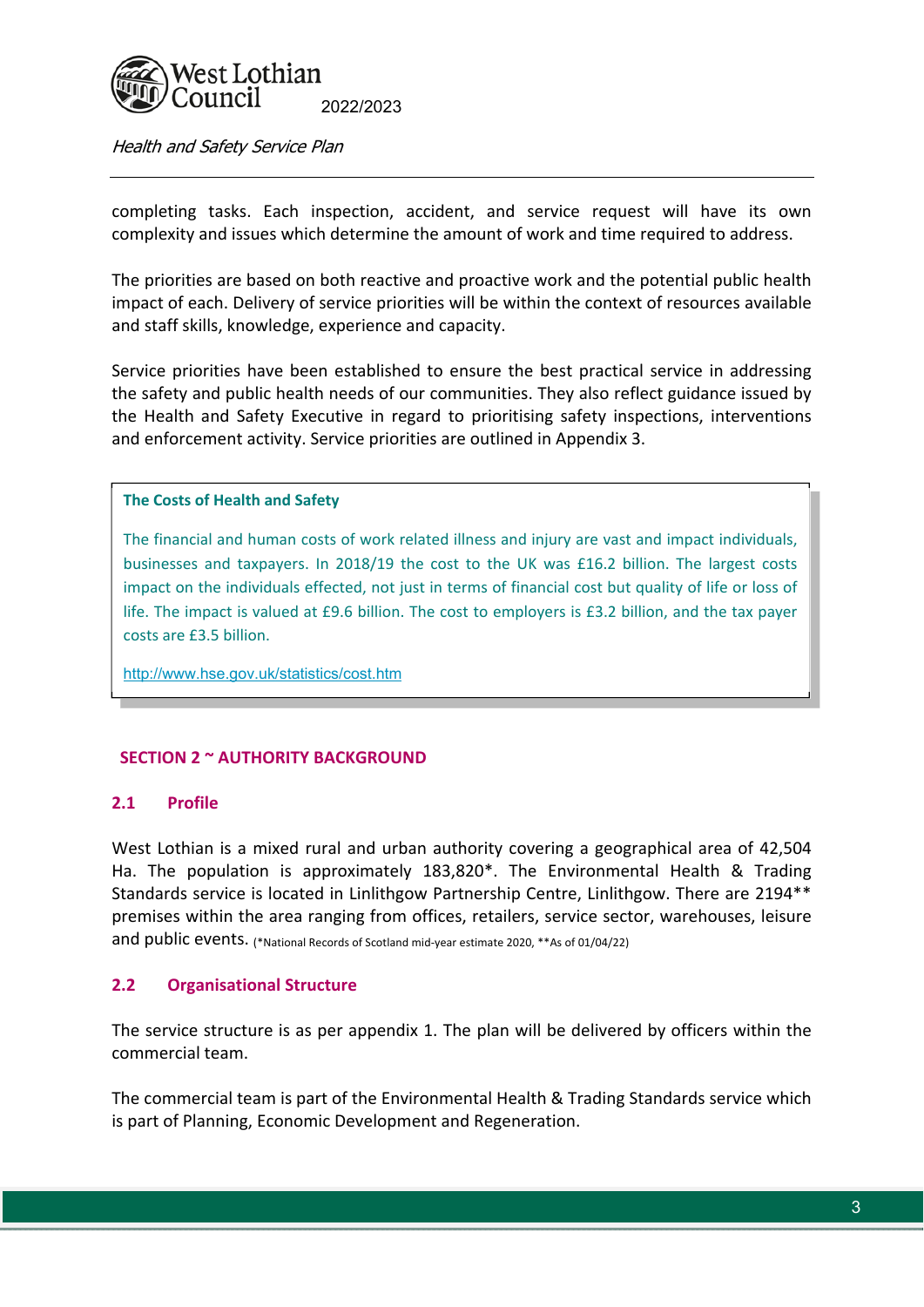

## **2.3 Scope of the Service**

The scope of the service is outlined as follows:

- *To inspect business premises within West Lothian, in accordance with recognised inspection frequencies in order to secure a safe and healthy workplace environment in accordance with relevant legislation, approved codes of practice, and other initiatives;*
- *To investigate accidents, work‐related diseases and dangerous occurrences reported to the service, as required by the local accident investigation criteria, taking enforcement action where necessary and giving advice as appropriate;*
- *To react to public and business complaints and enquiries in relation to health, safety and welfare within West Lothian workplaces;*
- *To provide health, safety and welfare advice and guidance and to ensure compliance of new business and businesses transferred to new owners;*
- *To ensure activities that are necessary to support, compliment and develop the work of the health and safety service are carried out; and*
- *To prepare relevant reports, statistical, and other relevant information to local businesses and other service units within West Lothian Council, Central Government, professional bodies and any other interested parties as appropriate.*

## **2.4 Demands on the Service**

The service shares enforcement and regulatory responsibilities for health and safety with the Health and Safety Executive. The main demands on the service are driven by routine risk rated inspections and interventions, accident reports and investigations, and concerns and requests for service regarding health and safety. The term health and safety has taken on a very negative and trivialised interpretation due to risk averse and claims conscious organisations using it as a broad brush excuse for avoiding certain activities. However, the real issues which officers have to address in protecting public health include:

- **•** Prevention of serious and fatal accidents.
- Preventing injuries from falls from height, slips trips and falls, manual handling and upper limb disorders.
- Preventing exposure to harmful substances (chemicals, asbestos, fine particulates, carbon monoxide etc.)
- Preventing injuries from vehicles and machinery (e.g. fork lift trucks).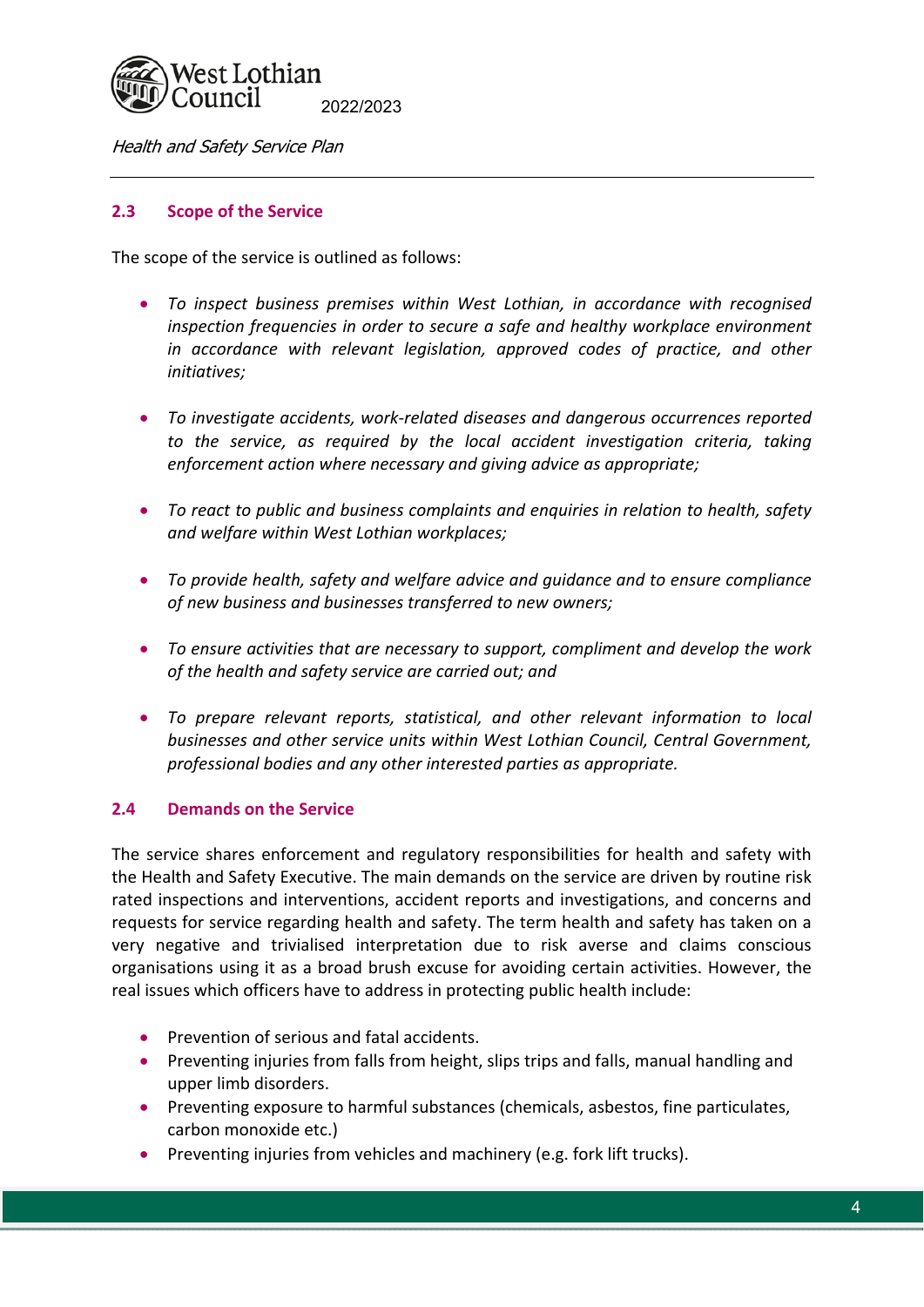

 Preventing health impact issues (asthma, dermatitis, infectious diseases, legionella, stress, violence etc.)

Services are available from 8.30am to 5.00pm Monday to Thursday and 8.30am to 4.00pm Friday. The team, however, has to accommodate working out with these times due to operating times of businesses. On occasion evening and early morning work is necessary to carry out the inspection and intervention programmes. There is generally no proactive work for events at weekends. Emergency contact details have been provided to appropriate partner agencies in regards to incident management should these occur out with normal working hours. However, the arrangements are limited to point of contact notification only.

There is a regular turnover in many of the businesses with new owners and changes in operation of the business. In the last ten years there has been a 23% increase in registered food businesses. However, the overall business profile for health and safety enforcement has reduced by 10.8%.

In line with the enforcement policy, officers are required, when necessary, to take appropriate enforcement action. This may include service of notices, prohibition of activities and equipment, and reports to the Procurator Fiscal leading to prosecutions and time in court.

The principles of better regulation have been a key aspect of how the service is delivered for a number of years. As well as workplace safety inspections and interventions, officers in the commercial team will also carry out a number of food safety and smoking enforcement inspections. This is done to ensure best use of resources and avoid unnecessary additional visits to premises. It is encouraging to note the positive feedback from business consultation exercises in relation to their experience of inspections and enforcement activities.

It is, however, vitally important to remember that the principal purpose of the service in West Lothian is public health protection. In previous years a number of changes were made to the approach taken to inspections e.g. prioritisation of workload, changes in inspection reporting and recording, changes to inspection and workload allocation and geographical distribution, better use of flexible working and council buildings. Further streamlining of the service will be required during 2022 and beyond. We will ensure that attention continues to be given to positive outcomes irrespective of the breadth of service provision in future. Some of these issues are highlighted in 6.3.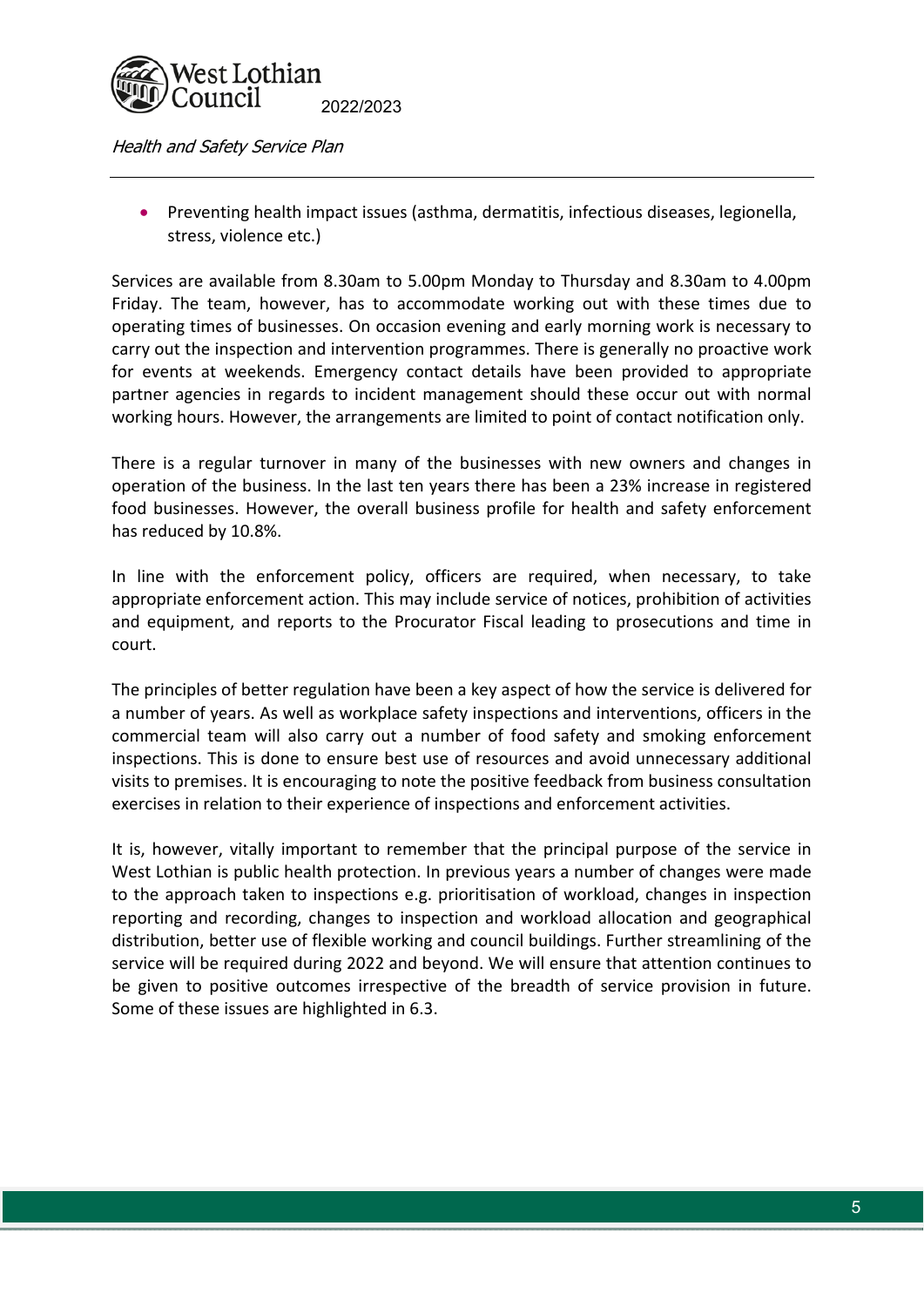

#### **The Importance of Health and Safety to Business**

A survey of employees and employers by the Health and Safety Executive highlighted the importance of health and safety in the workplace. Employers tended to see the importance more acutely than employees in many cases (where other work considerations were a higher priority) – however this may be reflective of the general sense that workplaces are in the main safe and controlled environments. There were however a number of responses from employees which raised concerns that their current working environments were not safe. Although a smaller percentage it still amounts to a significant number of workplaces if translated across the whole of the UK.

The majority of employers say that health and safety requirements benefit their company as a whole (73%), save money in the long-term (64%) and defend them against unjustified compensation claims (57%). Most employers also disagree with the contentions that health and safety requirements hamper their business (78%) and are biased against small businesses (54%).

The response from West Lothian business customers has always been favourable for any contact with officers from this service. Customer survey responses are outlined in appendix 5.

https://www.ipsos.com/sites/default/files/migrations/en-uk/files/Assets/Docs/Archive/Polls/hse.pdf

## **2.5 Enforcement Policy**

In terms of the national local authority enforcement code the service has a written enforcement policy which has been approved by the Council. The policy has undergone an equality impact assessment, and is followed by officers. The policy has also been cited as a good example in the recently approved Scottish Regulators Code of Practice. A copy of the policy is available to anyone on request and is also available on the West Lothian Council website. (http://www.westlothian.gov.uk/environmental‐health)

#### **SECTION 3 ~ SERVICE DELIVERY**

Officers in the commercial team contribute to the development and implementation of this plan. This section outlines areas of work to which they contribute.

In order to meet ever changing demands, the service is always looking at ways of working most effectively. Performance management is a key factor in ensuring this can be achieved (see section 4.4). The quality of the service delivered is essential in protecting public health,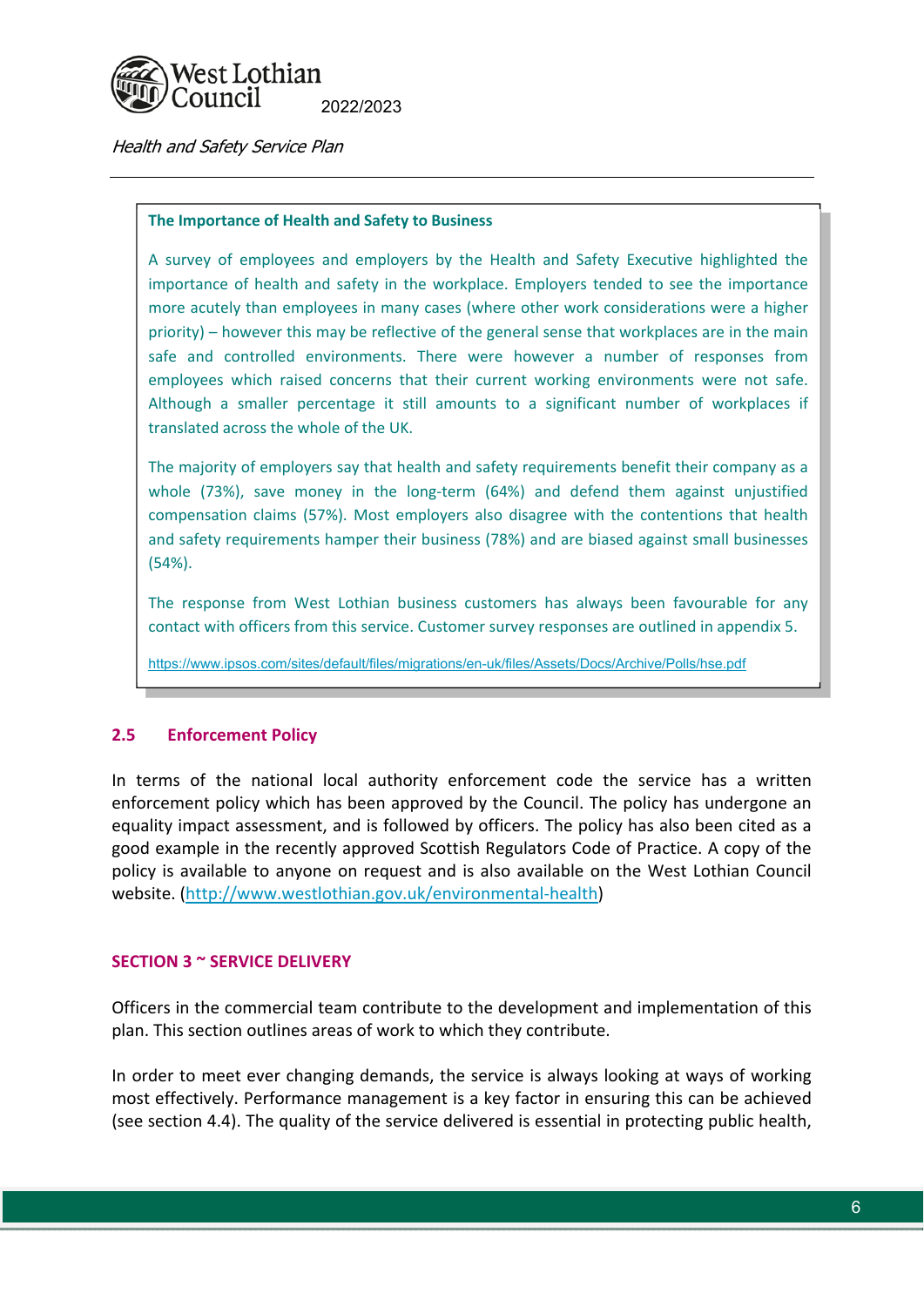

and the service is working to ensure that everyone plays a part in delivering the best service possible.

# **3.1 Inspections and interventions**

There are currently 2194 businesses and work places within West Lothian which are allocated to the service for the purpose of monitoring and enforcing health and safety. Inspections and interventions are determined in line with the national local authority enforcement code and LAC 67/2 (rev 11) issued by the Health and Safety Executive. An annual inspection and intervention policy is outlined in appendix 2 and is based on national and local priorities for health and safety.

To ensure best use of resources, inspections and interventions are linked, where possible, to the food safety inspections due and are set as an internal performance indicator. Non‐food premises will be targeted in a way which is proportionate to the relevant risk nature of the business. This will range from full and unannounced inspections, to targeted issue specific interventions, interventions for officer development purposes, and general advisory letters / communications to the very lowest risk establishments.

Officers will also have an input to on site safety at public events. There will be input through discussion with organisers, the licensing process and meetings with other council services.

Premises profiles and intervention information is outlined in appendix 3.

## **3.2 Accidents – investigation / prevention**

There is a statutory duty on employers to report injuries, diseases and dangerous occurrences within certain criteria and timeframes. A risk based and proportionate approach is taken by the service to the investigation of any reports received. It is often said that accidents just happen, however that is not true and the reality is that every accident has a cause. The nature and frequency of the issues reported is used to help identify local priorities for intervention, and any more immediate follow up response required.

A key part of any inspection or intervention is to identify the approach being taken by business operators and staff to reduce the likelihood of accidents and address any issues resulting from these engagements with businesses.

Information on accidents reported in West Lothian is found in Appendix 3.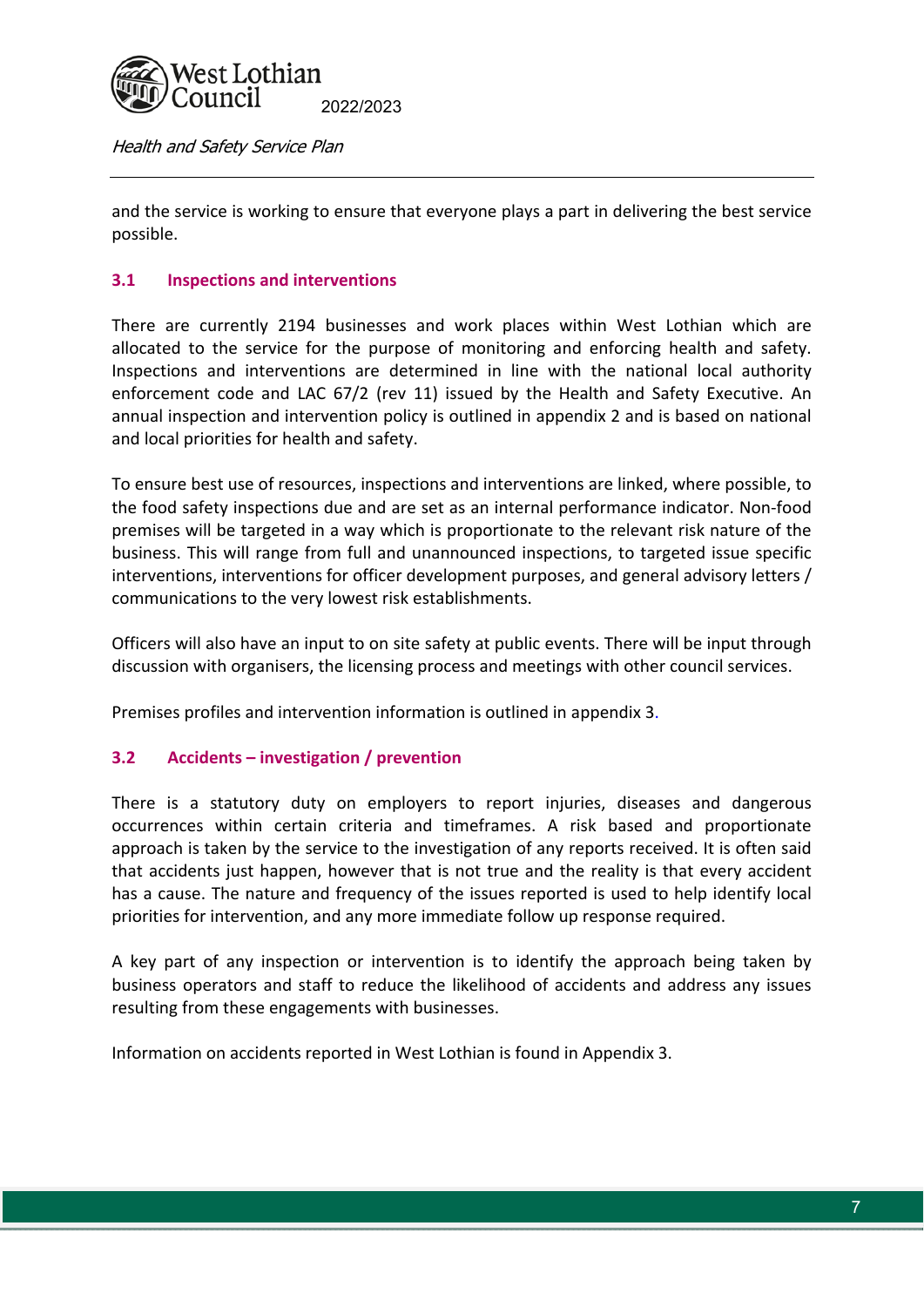

# **3.3 Requests for service and concerns regarding safety**

Officers will investigate concerns raised by employees or others regarding health and safety in West Lothian premises. The nature of concerns can vary from failure to provide basic welfare provisions for staff, to serious concerns regarding dangerous working practices.

These will be responded to on a priority basis. Appendix 4 has a breakdown of business types and risk bands in relation to service requests received. This information will help inform local elements of the health and safety intervention policy.

## **3.4 Advice and support to Business**

All officers will be involved in giving advice to businesses on workplace safety issues as part of routine visits. Advice can also be given to new businesses. This is an important aspect of work as it helps to ensure that businesses which request help can be set up complying with the necessary legal requirements. It has been established as one of our priorities for higher risk businesses and fits the model of targeting upstream intervention.

**The service recognises that a well run and viable business will most likely be a safe business. Officers will direct business owners to support and help from colleagues working through Business Gateway. Information sheets are left at every inspection with details of where businesses can get further help and support in this and other aspects of workplace safety. This all works towards protecting public health and reducing the financial impact of compliance on businesses.** 

The ongoing work with established businesses is assisted by a number of helpful information sheets, guidance booklets, and other educational resources. A great deal of useful information is available on the Health and Safety Executive website, and through organisations such as Healthy Working Lives. The service web pages provide links to these and other web sites.

## **3.5 Primary Authority Partnership**

West Lothian Council has no formal agreements in place to act as a primary authority partner.

There are however a number of national companies trading in West Lothian who have made such arrangements with an appropriate local authority, and due consideration is given to the context of these partnership arrangements in terms of our interventions and potential enforcement activity.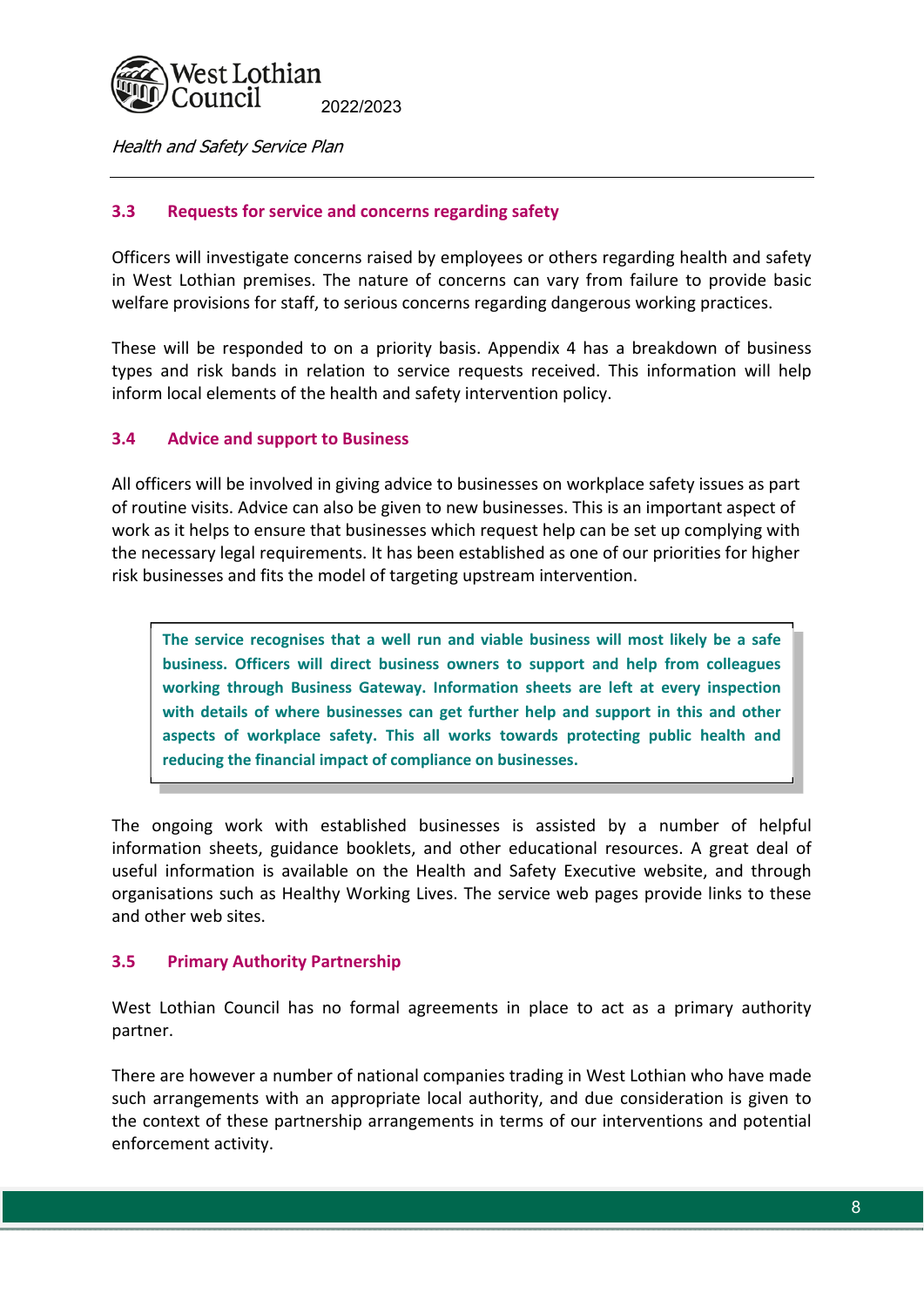

# **3.6 Liaison with Other Organisations**

It is important to realise that the commercial team does not work in isolation from other internal services or external organisations. Internally, the team works with planning, building standards, economic development, licensing, legal, occupational health, and media to provide a joined up service.

The national code requires local authorities to work together, liaise and carry out appropriate peer review in terms of ensuring consistent application of statutory requirements and aspects of the national code itself. West Lothian Council is part of the Lothian and Borders Health and Safety Liaison Group. This group meets approximately 4 times a year and group members will continue discussion through email and other forms of communication to ensure shared understanding and consistency of application on various issues. The group also has representation from the Health and Safety Executive, and discussions can take place with the designated local authority unit staff as and when required.

#### **SECTION 4 ~ RESOURCES**

#### **4.1 Financial Allocation**

There is no specific budget allocation for delivery of the health and safety service. The service delivery is shared by officers within the commercial team along with delivery of other environmental health functions. This includes delivery of the food service plan.

West Lothian has the second lowest costs per 1,000 population for environmental health (Scottish average is £12,606\*, and West Lothian is £6,882\* – figures from Local Government Benchmark Framework 2020/2021). There will, however, be some variability between local authorities in terms of the level of service delivered. (\*The framework definition of environmental health includes the operation of public conveniences which are not an operational or service function of Environmental Health & Trading Standards in West Lothian but still get counted against costs of service.)

## **4.2 Staffing**

The service is staffed as per the structure indicated in appendix 1.

The current FTE allocation available for service delivery is 1.25 officers. However, currently 7 members of staff are authorised and contributing to the workload along with other environmental health functions.

Health and safety is only one element of the role of environmental health. The pressures on the whole service increase year on year with changes in legislation, increasing population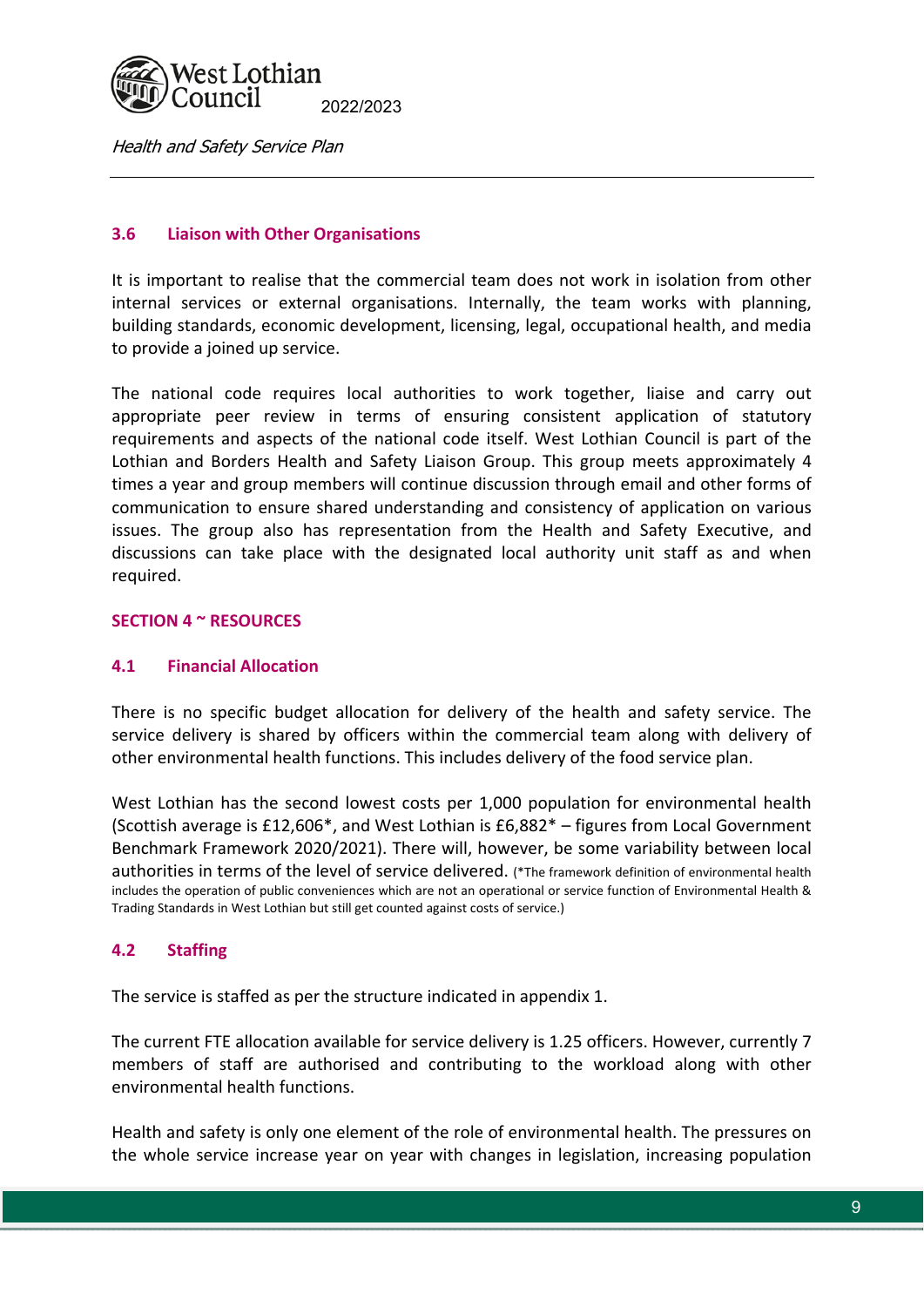

and demand on the service having to be managed on a priority basis. We are therefore targeting priority areas of work, delivering aspects of the service differently, reducing or removing aspects previously delivered, and continuing to work as effectively as possible to protect public health.

# **4.3 Staff Development Plan**

As per the national code and the Health and Safety at Work etc. Act 1974, the service has a statutory duty to "make adequate arrangements for enforcement" and to legally appoint suitably qualified officers. The service has to ensure that officers have suitable and ongoing competence in order to exercise duties and powers in terms of the Act.

'Section 26 of the Health and Safety at Work etc. Act 1974' allows local authorities to indemnify inspectors appointed under that Act under specified circumstances. It is the policy of this authority to indemnify inspectors appointed under that Act against the whole of any damages and costs or expenses which may be involved, if the authority is satisfied that the inspector honestly believed that the act complained of was within their powers and that their duty as an inspector entitled them to do it, providing the inspector was not wilfully acting against instructions.'

Training and development needs are therefore assessed during individual Appraisal and Development Review meetings held in accordance with the council's Investor in People accreditation, and during monthly 1‐2‐1 meetings with line manager.

It is also recognised that knowledge and awareness of different sectors, work activities and processes needs to be maintained. As the national focus for inspections and interventions has changed this has reduced the onsite activity of officers to maintain familiarity and experience in a number of areas. This has potential consequences for competence of officers in addressing serious issues should they arise. Therefore the interventions plan for West Lothian will aim to ensure that interventions within different business sectors and activities continue to ensure officer skills, knowledge and competence is not lost.

A health and safety competency framework for officers is being developed to help give more detail to skills and knowledge pertinent to the different work areas. This was produced in support of national guidance – the Regulators Development Needs Assessment (RDNA). It will provide officers with links to necessary legislation, guidance, technical information, scientific papers etc. and will continue to develop over time. The framework is also being extended to other areas of the environmental health service.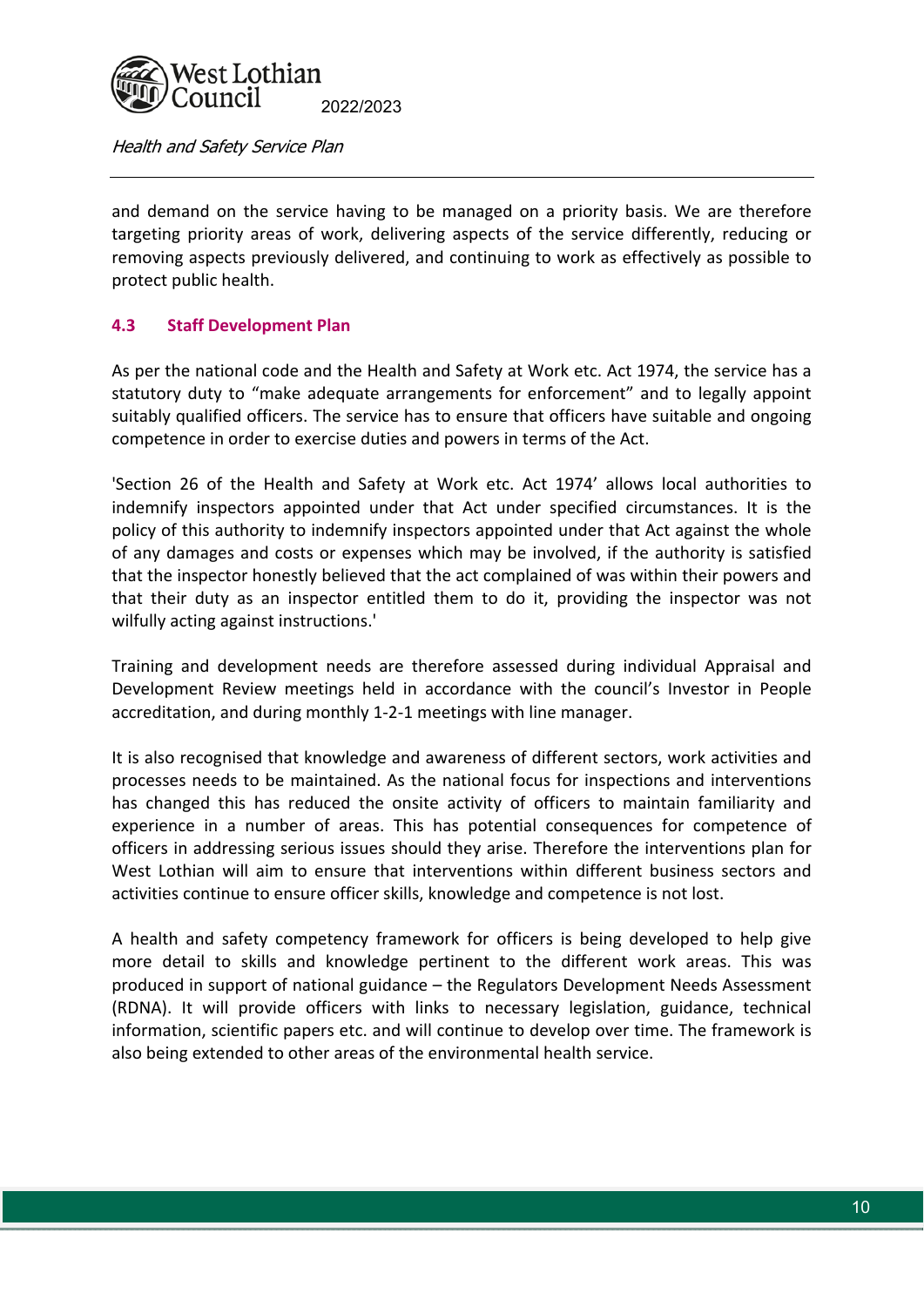

## **4.4 Performance Management**

Everyone working within the service has a responsibility for ensuring the delivery of the best service possible. To help deliver a positive and productive performance culture the service ensures targets are established which focus on outcomes and outputs.

Performance is monitored and assessed by various methods and reported internally and publically. Performance expectations and standards are outlined and reported in the following ways:

- Legislation, enforcement and technical guidance.
- $\bullet$  Internal working documents and procedures  $-$  e.g. enforcement policy, customer service standards, council HR policies and procedures etc.
- Health and safety service plan.
- $\bullet$  Internal monitoring of performance  $-$  e.g. team meetings, one to one discussions, monthly reporting to senior officers, public reporting of performance through Pentana, accompanied visits, customer survey and service complaints.
- **•** Performance review and personal development planning.
- Training and professional development of officers and management.
- Reporting to external agencies e.g. LAE1 to HSE.
- Internal reporting to elected members performance committee, Environment PDSP, Council Executive.

## **SECTION 5 ~ QUALITY ASSESSMENT**

#### **5.1 Quality Assessment**

The Environmental Health & Trading Standards service **b** participates in the West Lothian Assessment Model. This is West Lothian Council's adaptation of the European Foundation



for Quality Management. This is being used to help deliver continuous improvement of the service in years to come. The service is assessed as part of the corporate Customer Service Excellence award.

The environmental health team were also recognised as best performers for 2019 in the APSE Performance Networks Awards. This is a benchmark network of around 250 local authorities throughout the UK.

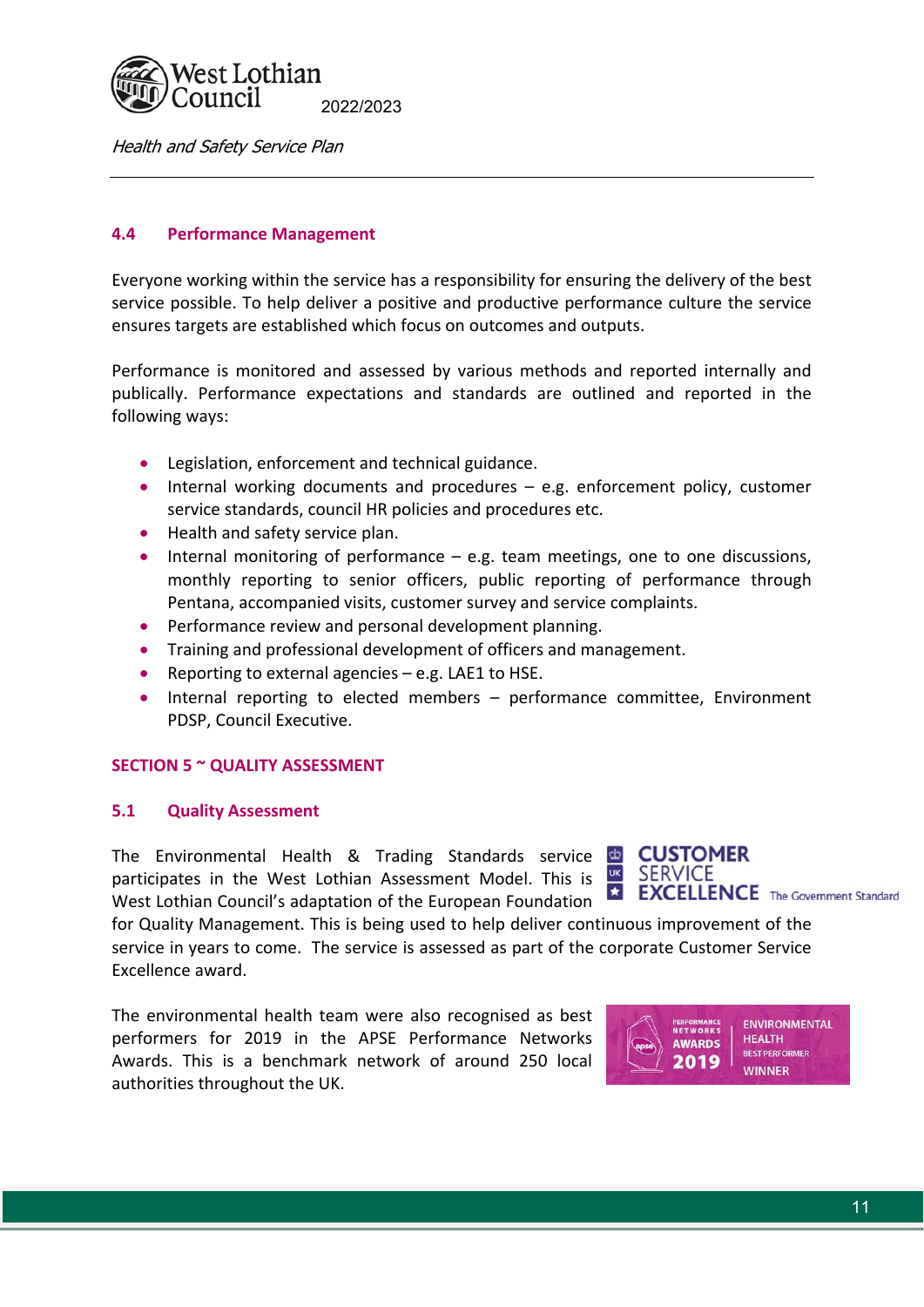

Internal monitoring of procedures and customer feedback is also used to assess the quality of the service provided. Customer consultation is a key development issue and a customer and business consultation survey is carried out once a year.

## **SECTION 6 ~ SERVICE PLAN AND OPERATIONAL PLAN REVIEW**

#### **6.1 Review against Service Plan**

The service plan will be reviewed in six months.

Internal plans, policies and procedures are reviewed annually, or as and when required.

#### **6.2 Identification of any Variance from the Service Plan**

The most significant impact on the service during 2021/2022 was the COVID pandemic and the response required by the service to address the public health concerns and issues resulting. The focus of the commercial team within the service had to move from proactive health and safety interventions in businesses to public health controls in terms of COVID control regulations, and also give priority to the re-start of the food safety inspection programme in September 2021.

There was a reduction in the number of service requests responded to by the team which were mainly driven by the COVID control regulations in the previous year. A significant amount of business engagement was undertaken to assist businesses understand the public health controls and this is evidenced in the increase in alternative intervention activity recorded by the team.

Staffing and recruitment continues to provide challenges within the service. The pandemic has impacted on opportunities for training and developing new staff, but there were some positive developments with the service receiving additional funding to recruit two new staff to deal with COVID and related public health issues in the year ahead. This will provide much needed assistance within the service as attempts are made to train and recruit new staff into vacant posts and address work demands.

Response performance to service requests remained above target, and reflects a positive approach within the team to assist businesses and members of the public with their enquiries. There was a noticeable increase in the number of licence applications the team had to deal with from the previous year, as COVID restrictions lifted and more events became viable again. These can create a significant amount of work for the team in ensuring that public safety standards are in place.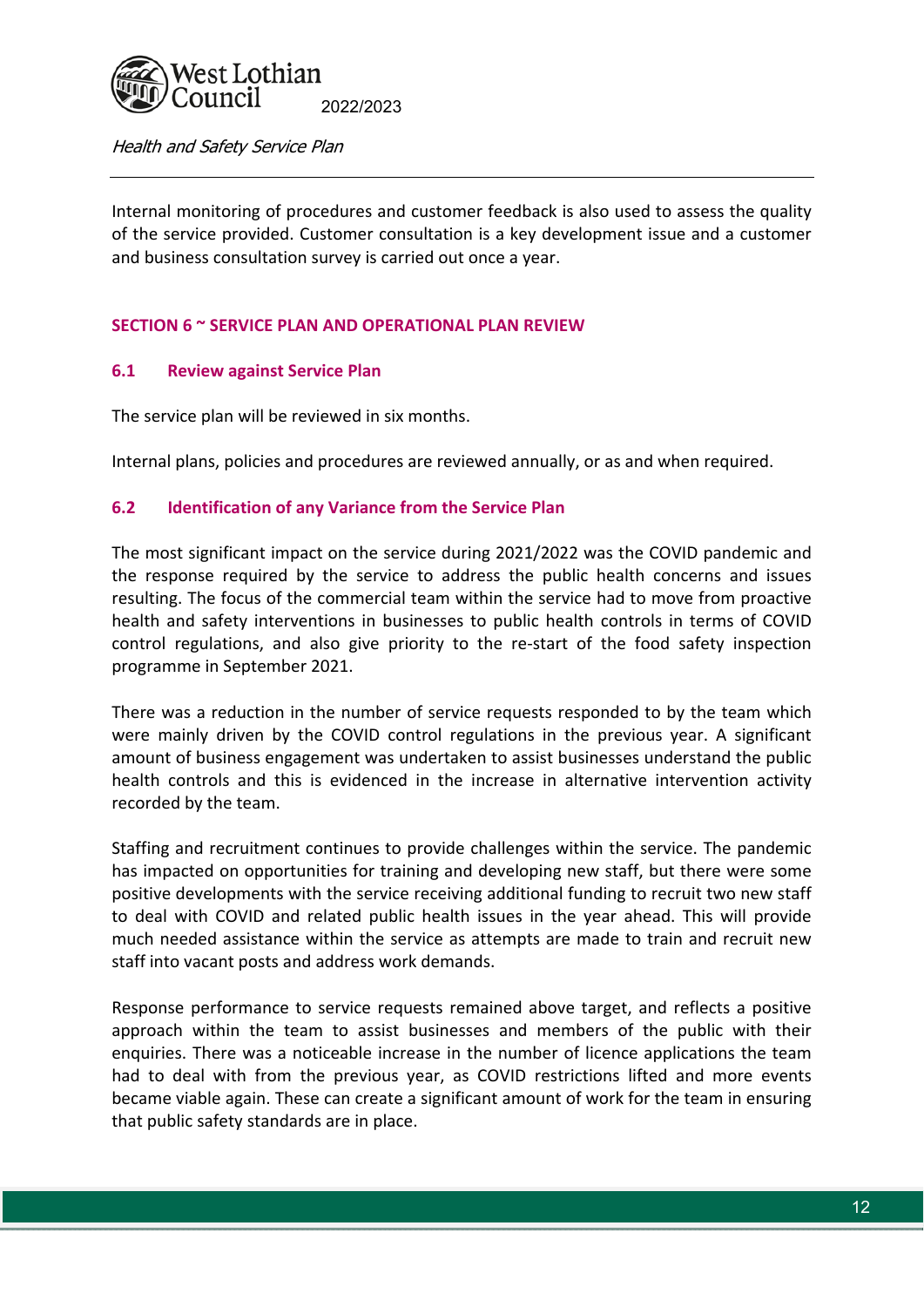

There was an increase in accidents reported to the service from the previous year. The numbers reported are more in line with normal years, and the dip in 2020/21 is most likely due to a significant reduction in business activity in response to the COVID pandemic.

The business satisfaction responses for those businesses we engage with remains very positive.

Performance and workload comparisons are made in appendix 3.

## **6.3 Areas for Improvement / Challenges.**

In addition to the challenges from workload and staffing resource which would have impacted the service in normal circumstances, the ongoing COVID situation, and prioritisation of the food safety inspection re‐start, created a significant impact in being able to carry out the inspection plans for 2021/22. As the service continues to recover from COVID restriction controls in premises and workplaces it is likely that any on‐site activity will be focused on highest priority establishments. There is likely to be a significant reduction in proactive interventions to sites and an increased use of alternative enforcement strategies to ensure businesses and sites maintain health and safety controls and measures.

The following have been identified as the key challenges for 2022/23 and ongoing:

- Ongoing demands on officers from challenging premises and incidents in terms of workplace safety and public health issues.
- Ensuring that officers are supported, developed and capable of dealing with challenging, time consuming and high risk workload.
- Ensuring workload priorities are appropriately aligned with available resources to deliver and maintain the best achievable levels of public health protection, alongside a culture of positive business engagement.
- Managing customer expectations for service requests, accidents and incidents in line with service priorities.
- Further development of alternative approaches to business engagement to attain maximum benefit for the council and businesses, including improving web content information and links to assist local businesses.

All inspections and focused interventions for 2022/23 are outlined in appendix 3.

The plan for 2022/23, and beyond, is to ensure the service focuses resources at priority areas of work, and takes the correct action to protect public health when risks are identified.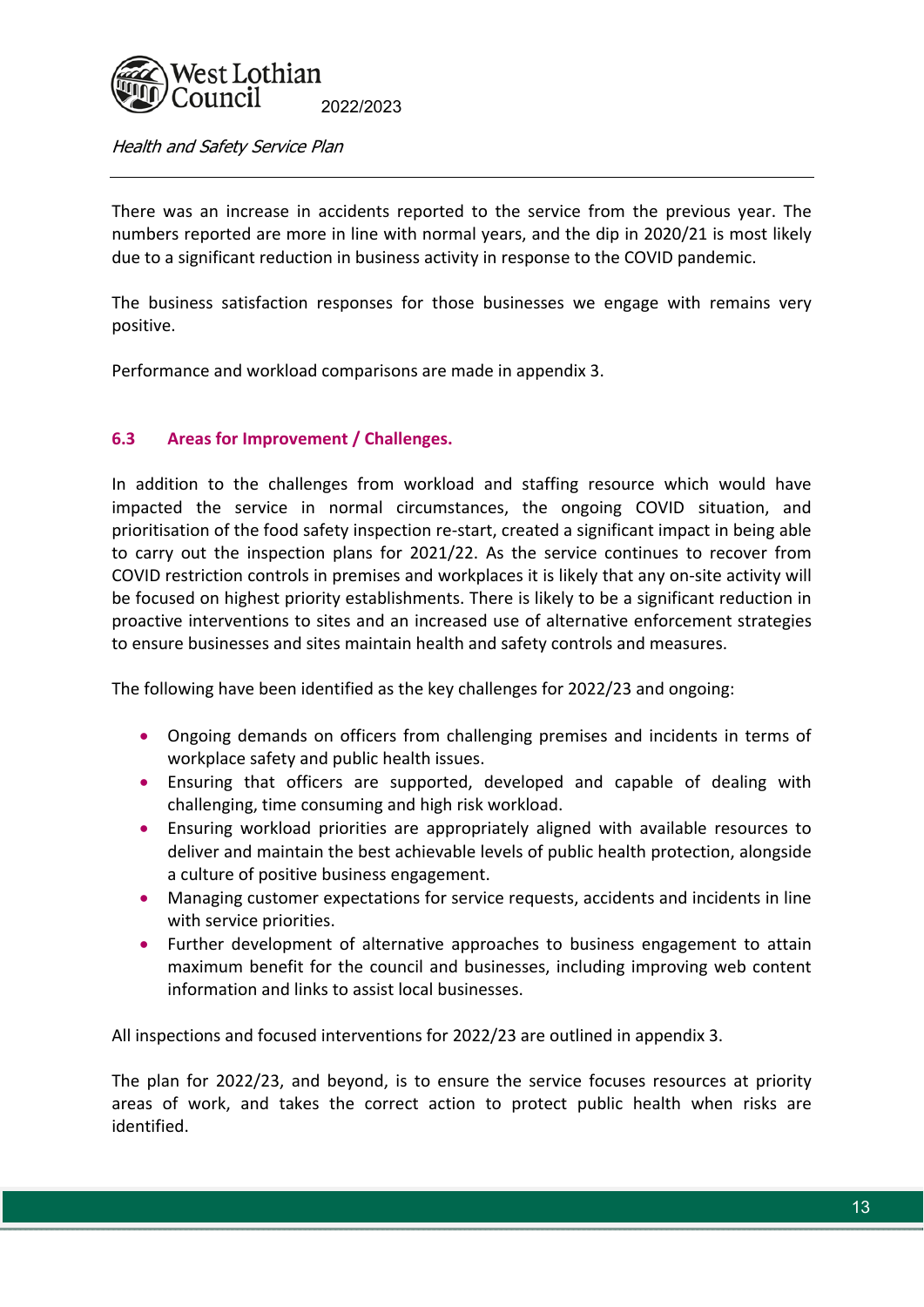

# **Appendices:**

- Appendix 1: Environmental Health and Trading Standards Structure
- Appendix 2: West Lothian Health and Safety Intervention Policy and Matrix
- Appendix 3: Workload comparison and priorities
- Appendix 4: Accident reports and service request review
- Appendix 5: Business customer satisfaction
- Appendix 6: Customers / partners / stakeholders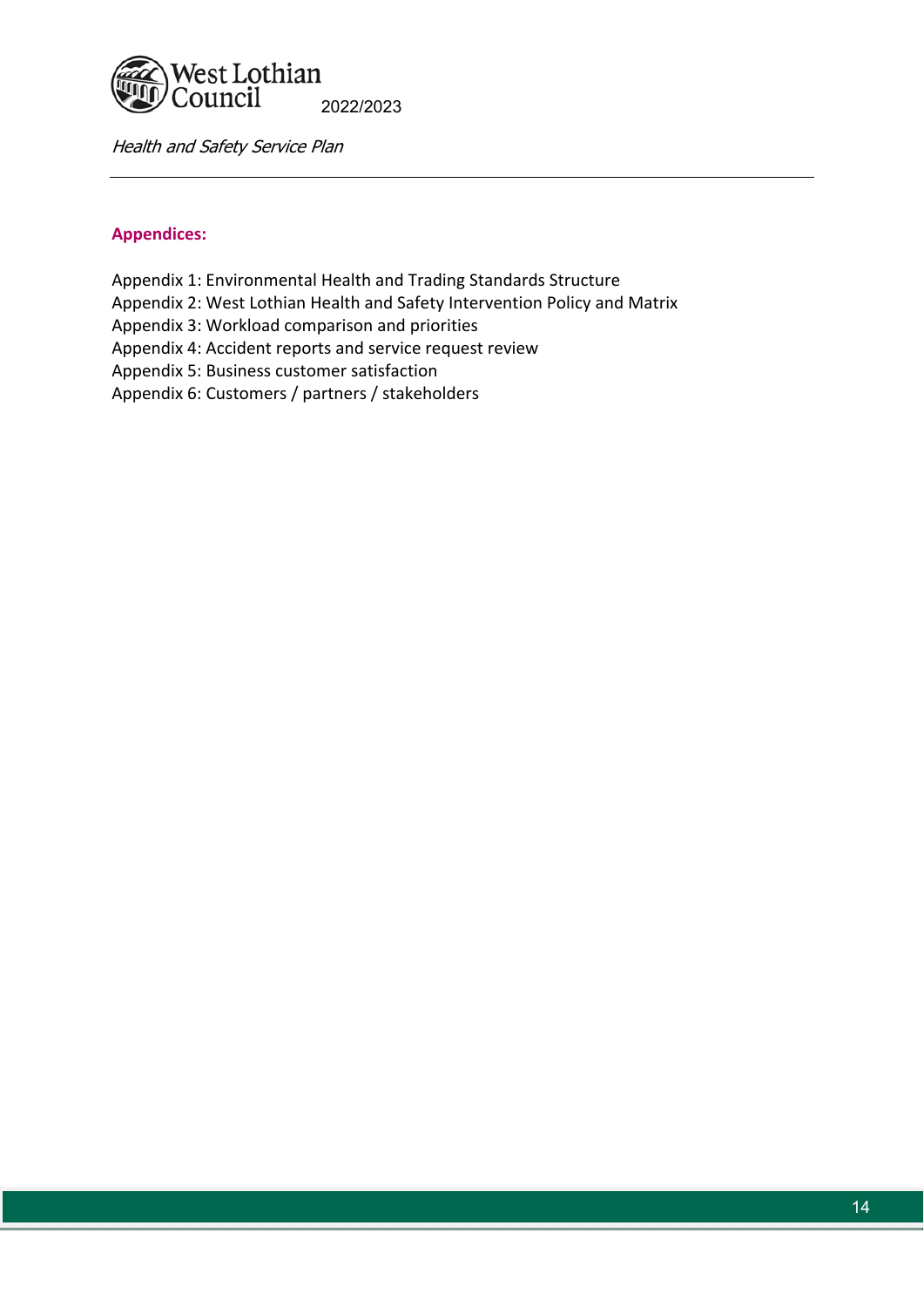

# **Appendix 1 – Environmental Health and Trading Standards Structure (April 2022)**

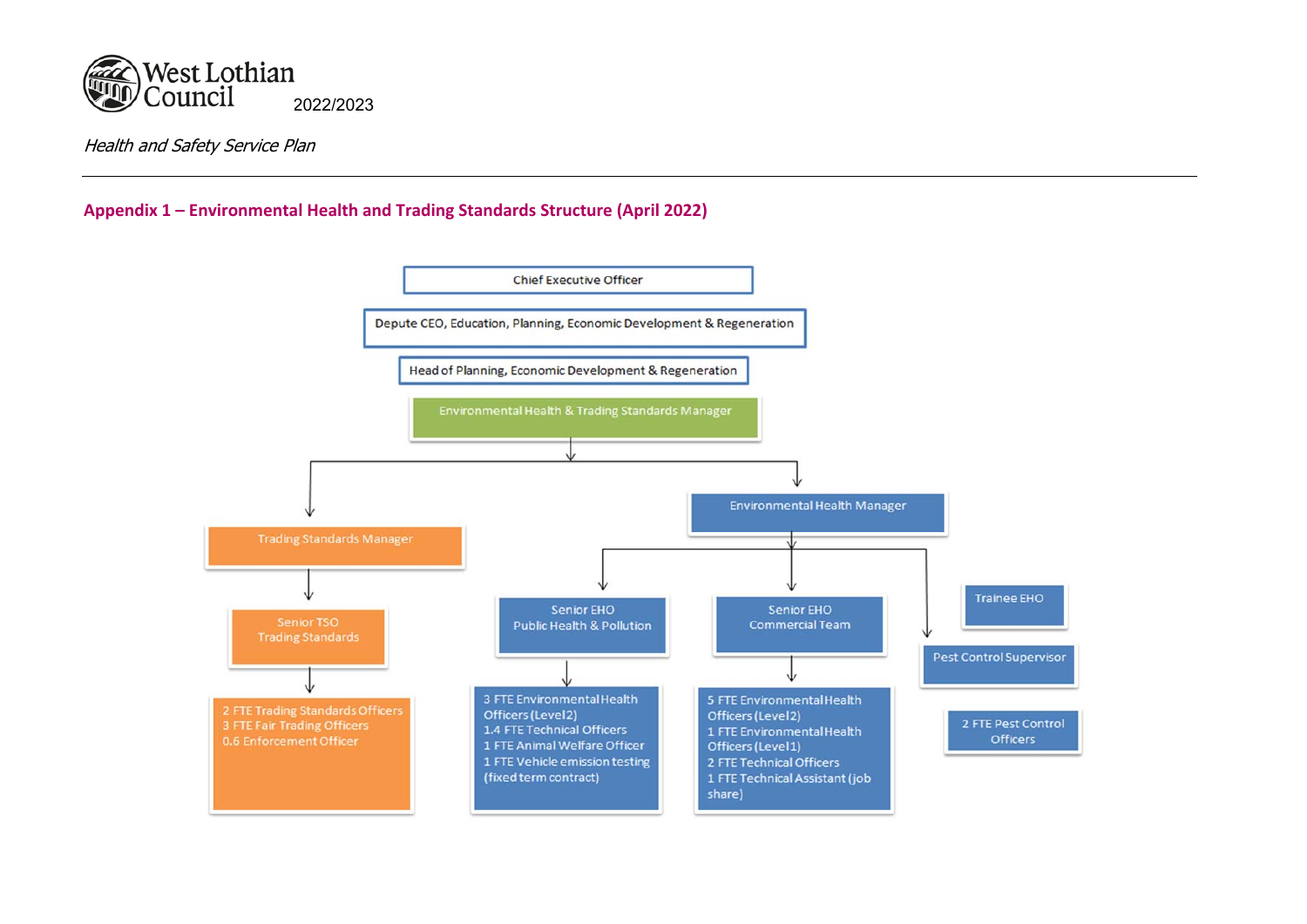# **Appendix 2**

# **EH&TS West Lothian Council Health & Safety Intervention Policy & Matrix**

#### **Introduction**

The purpose of this document is to outline how officers will engage with businesses on health and safety matters whilst following LAC 67/2 (Revision 11) and the National Local Authority Enforcement Code (the code). The objective is to promote safe and healthy workplaces by encouraging compliance with health & safety legislation through various interventions, taking enforcement action where appropriate and proportionate.

Local Authorities are required to visit premises under various pieces of non-health & safety legislation. Where West Lothian Council also enforces health and safety in these premises it will be an opportunity review the level of health & safety compliance, having regard to current guidance. Officers are expected to deal with matters of evident concern or other major health & safety issues. Advice or guidance on general health & safety matters may also be given.

West Lothian Council is also required to keep its premises database as accurate and up to date as possible. Regular contact with businesses is therefore essential and as such all premises due for review under the risk rating scheme will receive a mailshot as a minimum intervention.

In line with the National Local Authority Enforcement Code new business will be provided with an advisory visit.

West Lothian Council, and its officers, will use health & safety powers appropriately and not abuse powers of entry to gain access to premises, or information, to follow up non‐health and safety issues.

## **National Local Authority Enforcement Code**

The Code sets out what is meant by 'adequate arrangements for enforcement'. It replaces the existing S18 Standard and concentrates on the following four objectives:

- Clarifying the roles and responsibilities of business, regulators and professional bodies to ensure a shared understanding on the management of risk;
- Outlining the risk-based regulatory approach that LAs should adopt with reference to the Regulator's Compliance Code, HSE's Enforcement Policy Statement and the need to target relevant and effective interventions that focus on influencing behaviours and improving the management of risk;
- Setting out the need for the training and competence of LA H&S regulators linked to the authorisation and use of HSWA powers; and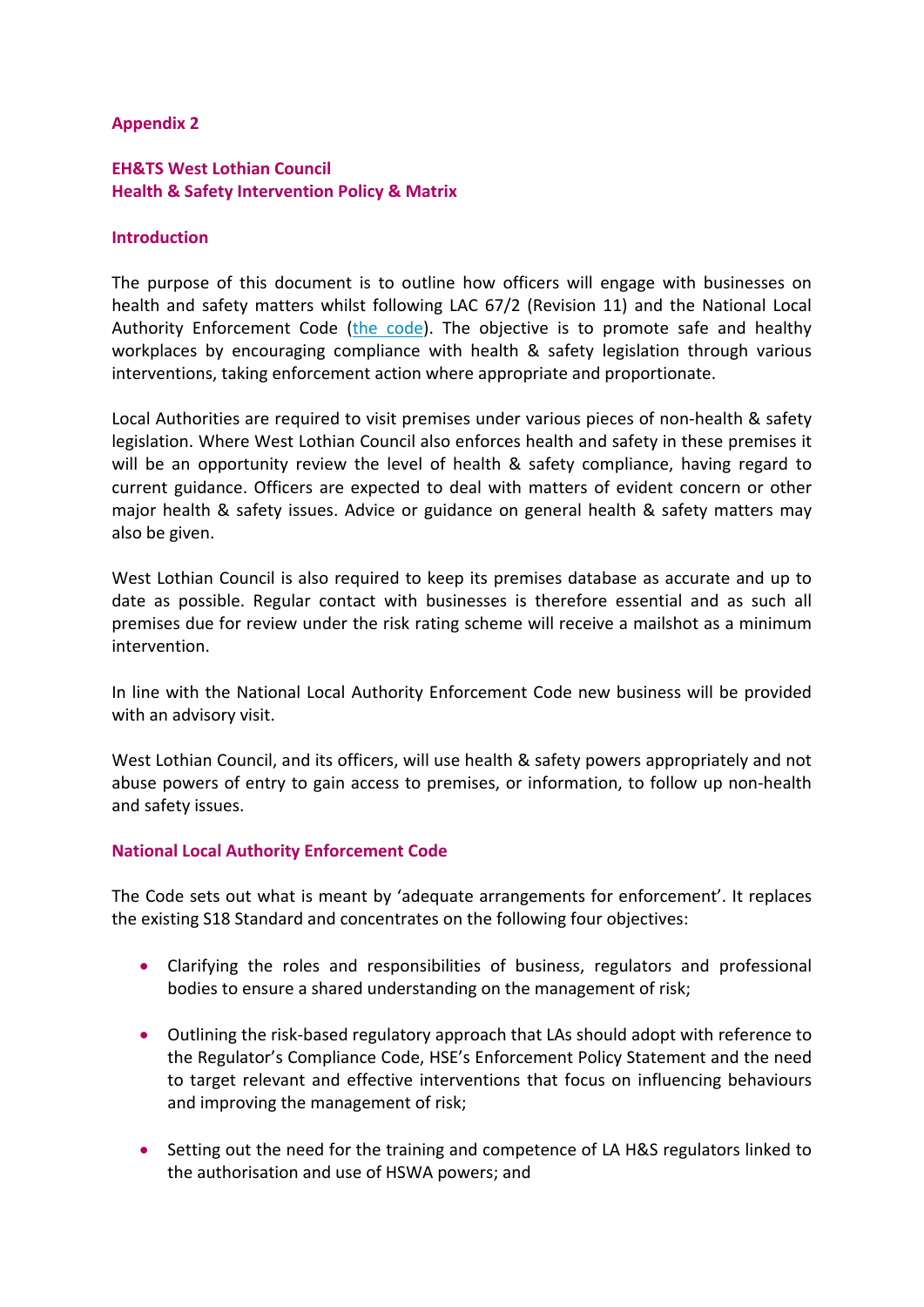Explaining the arrangements for collection and publication of LA data and peer review to give an assurance on meeting the requirements of this Code.

# **LAC 67/2 (Revision 11)‐ Targeting local authority interventions**

#### **Summary of Appropriate Interventions**

#### **Proactive Inspections**

Proactive inspection should only be used for:

- Specific projects/programmes of inspection identified by HSE for LA attention
- High risk premises /activities within the specific LA enforced sectors published by HSE (See List of activities/sectors for proactive inspection by LAs); or
- Locally identified potential poor performers. This is where specific local intelligence indicates that risks are not being effectively managed.

#### **Intervention Types** (Details in LAC 67/2 (Revision 11) – Annex D)

All premises will be reviewed at the beginning of the financial year, and based on nature of establishment, local intelligence and other elements of LAC 67/2 (Revision 11), will be allocated a suitable intervention utilising appropriate elements from those outlined below;

| <b>Intervention</b>                                                | <b>Description</b>                                                                                                                                                                                                                                                                               |
|--------------------------------------------------------------------|--------------------------------------------------------------------------------------------------------------------------------------------------------------------------------------------------------------------------------------------------------------------------------------------------|
| Partnerships<br>(Non-inspection intervention)                      | Strategic relationships between organisations or groups who are<br>convinced that improving health and safety will help them achieve<br>their own objectives. This may involve duty holders or trade unions,<br>regulators, other Government departments, trade bodies,<br>investors.            |
| <b>Motivating Senior Managers</b><br>(Non-inspection intervention) | Encouraging the most senior managers to enlist their commitment<br>to achieving continuous improvement in health and safety<br>performance as part of good corporate governance, and to ensure<br>that lessons learnt in one part of the organisation are applied<br>throughout it (and beyond). |
| <b>Supply Chain</b><br>(Non-inspection intervention)               | Encouraging those at the top of the supply chain (who are usually<br>large organisations, often with relatively high standards) to use<br>their influence to raise standards further down the chain, e.g. by<br>inclusion of suitable conditions in purchasing contracts.                        |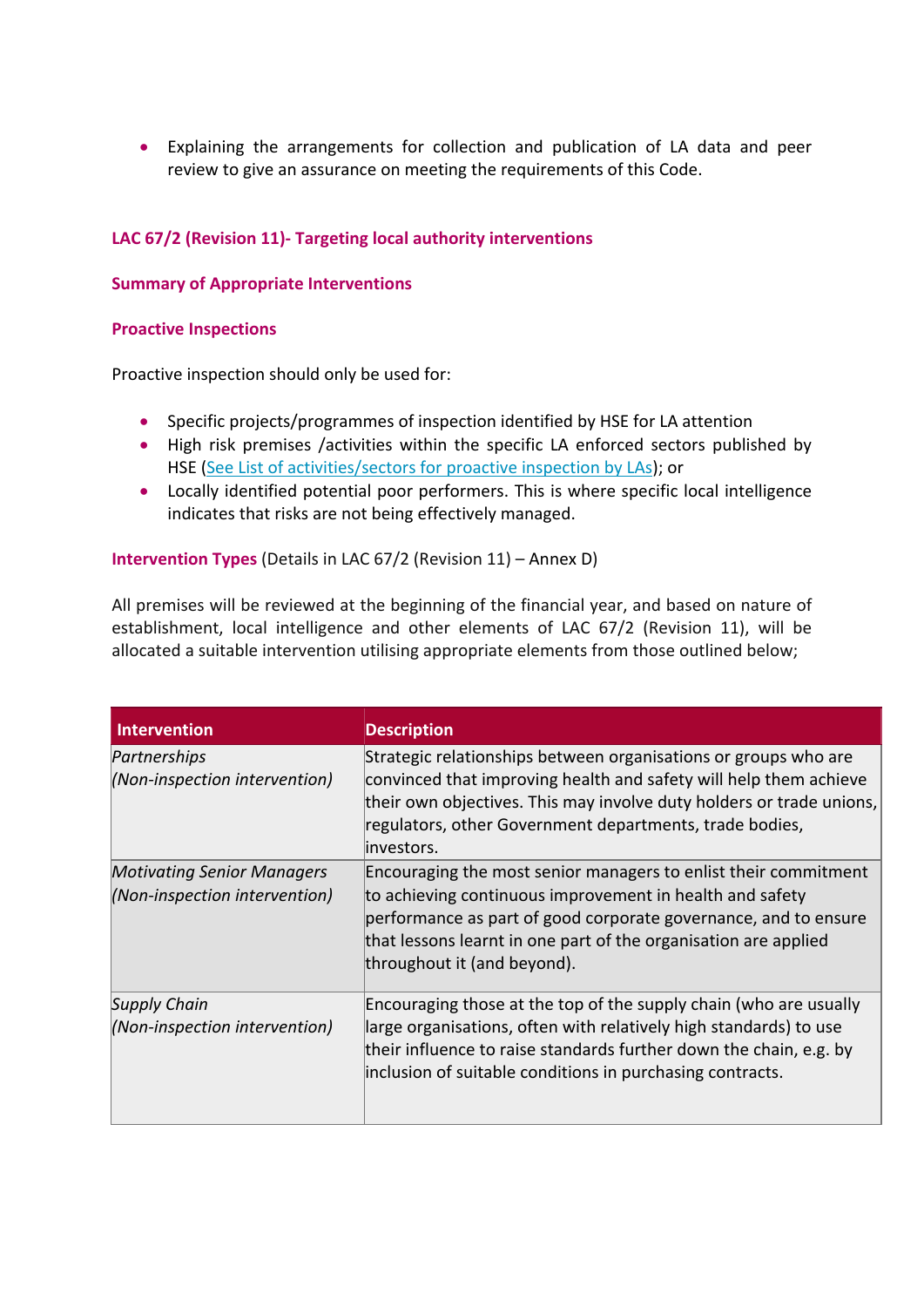| Design and Supply<br>(Non-inspection intervention)          | "Gearing" achieved by stimulating a whole sector or an industry to<br>sign up to an initiative to combat key risks, preferably taking<br>ownership of improvement targets.                                                                                                                                                                                                                                                                                                                                                                                                                                                                                                                                                                                                                                                       |
|-------------------------------------------------------------|----------------------------------------------------------------------------------------------------------------------------------------------------------------------------------------------------------------------------------------------------------------------------------------------------------------------------------------------------------------------------------------------------------------------------------------------------------------------------------------------------------------------------------------------------------------------------------------------------------------------------------------------------------------------------------------------------------------------------------------------------------------------------------------------------------------------------------|
| <i><b>Intermediaries</b></i>                                | Enhancing the work done with people and organisations that can<br>influence duty holders. These may be trade bodies, their insurance<br>companies, their investors or other parts of government who<br>perhaps are providing money or training to duty holders.                                                                                                                                                                                                                                                                                                                                                                                                                                                                                                                                                                  |
| Working with other regulators<br>and Government departments | Where appropriate work with other regulators (including HSE, DVSA<br>other LA regulators, the Police etc.) to clarify and set demarcation<br>arrangements; promote cooperation; coordinate and undertake<br>joint activities where proportionate and appropriate; share<br>information and intelligence.                                                                                                                                                                                                                                                                                                                                                                                                                                                                                                                         |
| <b>Encouraging and recognising</b><br>compliance            | Encouraging the development of examples with those organisations<br>that are committed to performance and then using these examples<br>to show others the practicality and value of improving their own<br>standards.                                                                                                                                                                                                                                                                                                                                                                                                                                                                                                                                                                                                            |
| Proactive Inspection                                        | Alongside the Code), HSE publishes a list of higher risk activities<br>falling into specific LA enforced sectors. Under the Code, proactive<br>inspection should only be used for the activities on this list and<br>within the sectors or types of organisations listed, or where there is<br>intelligence showing that risks are not being effectively managed.<br>The list is not a list of national priorities but rather a list of specific<br>activities in defined sectors to govern when proactive inspection<br>can be used. However, if a business carries out an activity on this<br>higher risk list, it does not mean that it must be proactively<br>inspected: LAs still have discretion as to whether or not proactive<br>inspection is the right intervention for businesses in these higher<br>risk categories. |
| Incident and III Health<br>Investigation (Reactive)         | Making sure that the immediate and underlying causes are<br>identified, taking the necessary enforcement action, learning and<br>applying the lessons                                                                                                                                                                                                                                                                                                                                                                                                                                                                                                                                                                                                                                                                            |
| Dealing with Concern and<br>Complaints (Reactive)           | Encouraging duty holders to be active and making sure that<br>significant concerns and complaints from stakeholders are dealt<br>with appropriately.                                                                                                                                                                                                                                                                                                                                                                                                                                                                                                                                                                                                                                                                             |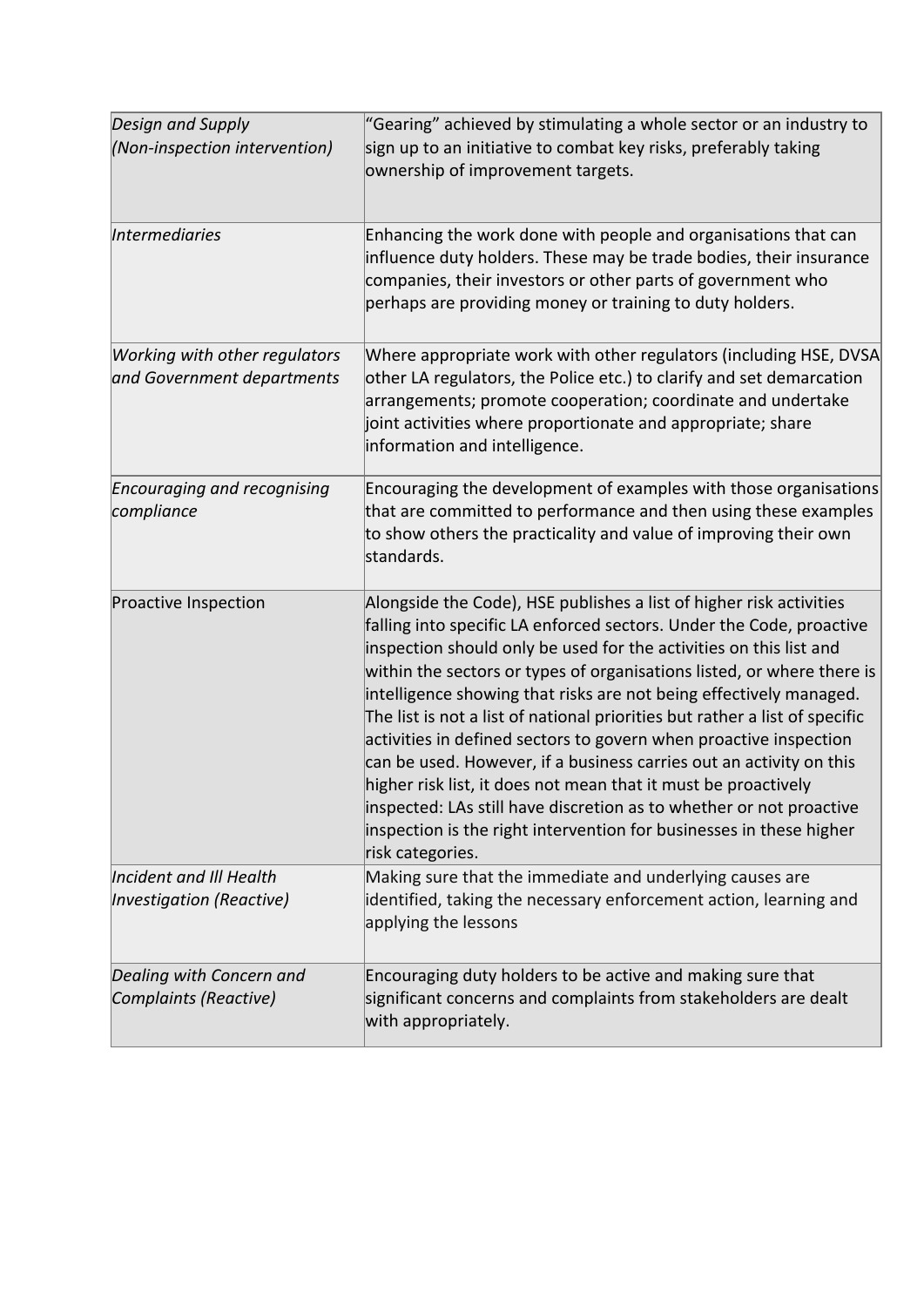| Enforcement<br><b>WLC, EH&amp;TS Enforcement</b><br>Policy) | Inspection and investigation provide the basis for enforcement<br>action to prevent harm, to secure sustained improvement in the<br>management of health and safety risks and to hold those who fail<br>to meet their health and safety obligations to account. Enforcement<br>also provides a strong deterrent against those businesses who fail |
|-------------------------------------------------------------|---------------------------------------------------------------------------------------------------------------------------------------------------------------------------------------------------------------------------------------------------------------------------------------------------------------------------------------------------|
|                                                             | to meet these obligations and thereby derive an unfair competitive<br>advantage.                                                                                                                                                                                                                                                                  |
| Revisit                                                     | To follow up on earlier interventions to check their impact and<br>efficacy                                                                                                                                                                                                                                                                       |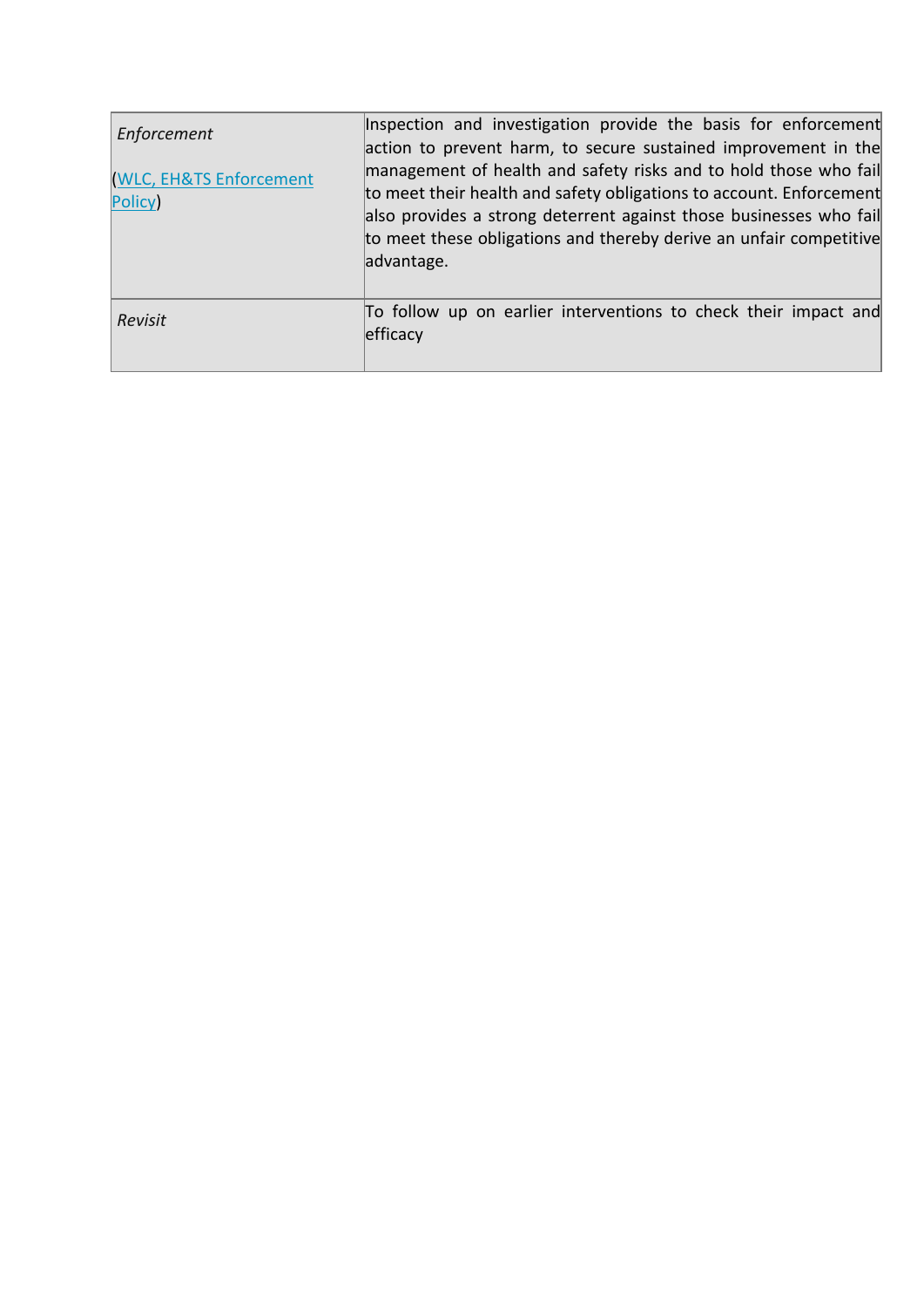**List of activities/sectors for proactive inspection by LAs – only these activities falling within these sectors or types of organisation should be subject to proactive inspection** 

| <b>No</b>      | <b>Hazards</b>                                                                                     | <b>Potential poor performers</b>                                                                                                                                                               | <b>High Risk Activities</b>                                                                                                                                                                                                                                                                                                         |
|----------------|----------------------------------------------------------------------------------------------------|------------------------------------------------------------------------------------------------------------------------------------------------------------------------------------------------|-------------------------------------------------------------------------------------------------------------------------------------------------------------------------------------------------------------------------------------------------------------------------------------------------------------------------------------|
| $\mathbf{1}$   | <b>Explosion caused</b><br>by leaking LPG                                                          | within an industry sector<br>Communal/amenity<br>buildings on<br>caravan/camping parks with<br>buried metal LPG pipework                                                                       | Caravan/camping parks with poor<br>infrastructure risk control/management of<br>maintenance                                                                                                                                                                                                                                         |
| $\overline{2}$ | E.coli/<br>Cryptosporidium<br>infection esp. in<br>children                                        | Open Farms/Animal Visitor<br>Attractions                                                                                                                                                       | Lack of suitable micro-organism control<br>measures                                                                                                                                                                                                                                                                                 |
| 3              | Fatalities/injuries<br>resulting from<br>being struck by<br>vehicles                               | High volume<br>Warehousing/Distribution                                                                                                                                                        | Poorly managed workplace transport                                                                                                                                                                                                                                                                                                  |
| 4              | Fatalities/injuries<br>resulting from falls<br>from height/<br>amputation and<br>crushing injuries | Industrial retail/wholesale<br>premises                                                                                                                                                        | Poorly managed workplace transport/<br>work at height/cutting machinery /lifting<br>equipment                                                                                                                                                                                                                                       |
| 5              | Occupational<br>deafness                                                                           | Industrial retail/wholesale<br>premises                                                                                                                                                        | Exposure to excessive noise (e.g., steel<br>stockholders).                                                                                                                                                                                                                                                                          |
| 6              | Industrial diseases<br>/ occupational<br>lung disease<br>(silicosis)                               | Industrial retail/wholesale<br>premises                                                                                                                                                        | Exposure to respirable crystalline silica (Retail<br>outlets cutting/shaping their own stone or high<br>silica content 'manufactured stone' e.g.,<br>gravestones or kitchen resin/stone worktops)                                                                                                                                   |
| $\overline{7}$ | Industrial diseases<br>/ occupational<br>lung disease<br>(cancer)                                  | Industrial retail/wholesale<br>premises                                                                                                                                                        | Exposure to all welding fume regardless of<br>type or duration may cause cancer. (e.g., Hot<br>cutting work in steel stockholders)<br>Exposure to be controlled with LEV and or<br>appropriate RPE.                                                                                                                                 |
| 8              | Occupational lung<br>disease (asthma)                                                              | In-store bakeries and retail<br>craft bakeries where loose<br>flour is used and inhalation<br>exposure to flour dust is<br>likely to frequently occur i.e.<br>not baking pre-made<br>products. | Tasks where inhalation exposure to flour dust<br>and/or associated enzymes may occur e.g.,<br>tipping ingredients into mixers, bag disposal,<br>weighing and dispensing, mixing, dusting with<br>flour by hand or using a sieve, using flour on<br>dough brakes and roll machines, maintenance<br>activities or workplace cleaning. |
| 9              | Musculoskeletal<br>Disorders (MSDs)                                                                | Residential care homes                                                                                                                                                                         | Lack of effective management of MSD risks<br>arising from moving and handling of persons                                                                                                                                                                                                                                            |
| 10             | Falls from height                                                                                  | High volume<br>Warehousing/Distribution                                                                                                                                                        | Work at height                                                                                                                                                                                                                                                                                                                      |
| 11             | <b>Manual Handling</b>                                                                             | High volume                                                                                                                                                                                    | Lack of effective management of manual                                                                                                                                                                                                                                                                                              |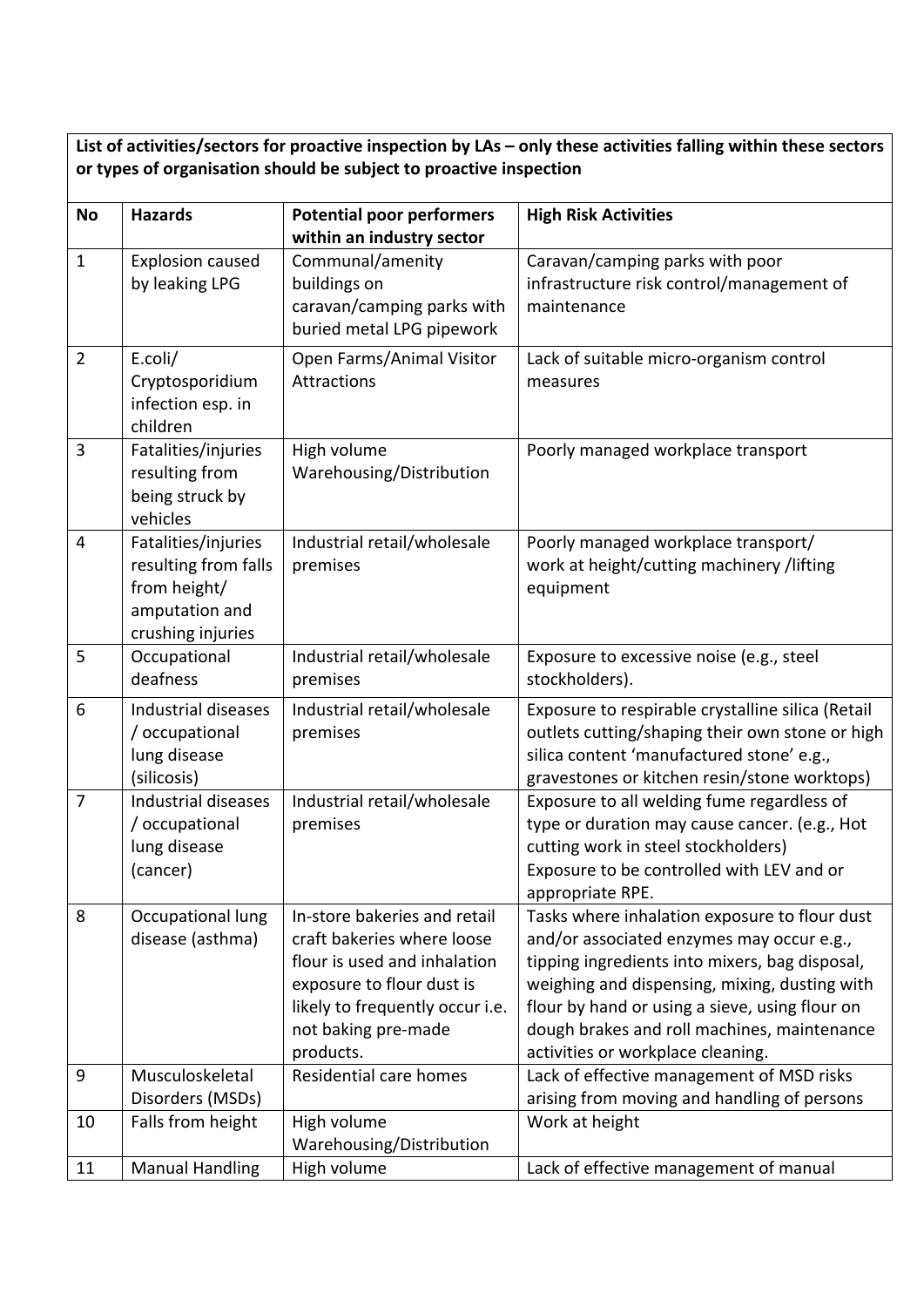|    |                                                                                              | Warehousing/Distribution                                                                                                                                                                                                           | handling risks                                                                                                                                                                                                                                                                                                      |  |
|----|----------------------------------------------------------------------------------------------|------------------------------------------------------------------------------------------------------------------------------------------------------------------------------------------------------------------------------------|---------------------------------------------------------------------------------------------------------------------------------------------------------------------------------------------------------------------------------------------------------------------------------------------------------------------|--|
| 12 | Crowd<br>management &<br>injuries/fatalities<br>to the public                                | Large scale public gatherings<br>e.g., cultural events, sports,<br>festivals & live music                                                                                                                                          | Lack of suitable planning, management and<br>monitoring of the risks arising from crowd<br>movement and behaviour as they arrive, leave<br>and move around a venue                                                                                                                                                  |  |
| 13 | Carbon monoxide<br>poisoning                                                                 | Commercial catering<br>premises using solid fuel<br>cooking equipment                                                                                                                                                              | Lack of suitable ventilation and/or unsafe<br>appliances                                                                                                                                                                                                                                                            |  |
| 14 | Violence at work                                                                             | Premises with vulnerable<br>working conditions<br>(lone/night working/cash<br>handling e.g., betting<br>shops/off-<br>licences/hospitality) and<br>where intelligence indicates<br>that risks are not being<br>effectively managed | Lack of suitable security measures/procedures.<br>Operating where police/licensing authorities<br>advise there are local factors increasing the<br>risk of violence at work e.g., located in a high<br>crime area, or similar local establishments<br>have been recently targeted as part of a<br>criminal campaign |  |
| 15 | Fires and<br>explosions caused<br>by the initiation of<br>explosives,<br>including fireworks | <b>Professional Firework</b><br><b>Display Operators</b>                                                                                                                                                                           | Poorly managed fusing of fireworks                                                                                                                                                                                                                                                                                  |  |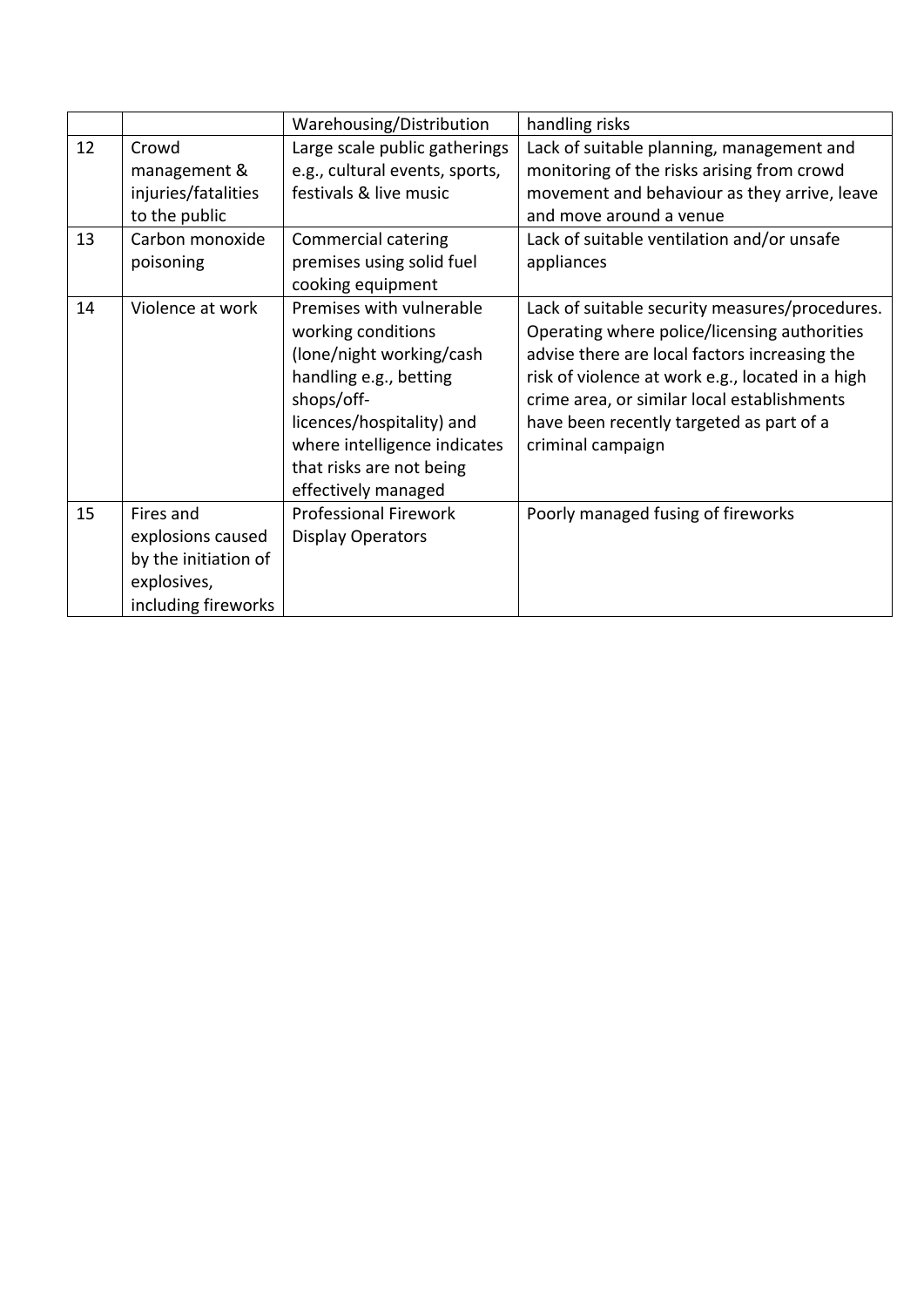# **Table 1 ‐ Intervention Planning & Approach**

| Category        | <b>Comments</b>                                | Intervention                                                                 |
|-----------------|------------------------------------------------|------------------------------------------------------------------------------|
| Activities or   | Suitable for proactive inspection where:       | Identify the risk and consider the use of all interventions to address that  |
| sectors         | a) Activities within the specific LA enforced  | risk, including proactive inspection.                                        |
| suitable for    | sectors published by HSE, or                   | Where a food safety inspection or other visit is combined, officers will     |
| proactive       | b) Where there is intelligence showing that    | have regard to matters of evident concern or matters of potential major      |
| intervention    | risks are not being effectively managed.*      | concern.                                                                     |
|                 | May also be considered for other               | Interventions for officer development purposes.***                           |
|                 | interventions.                                 |                                                                              |
| Non-            | Premises in this category are generally not    | Where a food safety inspection or other visit is combined, officers will     |
| proactive       | identified for proactive inspection, however a | have regard to matters of evident concern or matters of potential major      |
| intervention    | combination of other interventions may be      | concern.                                                                     |
| activities /    | used.                                          |                                                                              |
| sectors         |                                                | Where no visit, for non health & safety purposes, or other intervention is   |
|                 |                                                | planned and local intelligence shows risk concerns then a focused advisory   |
|                 |                                                | visit will be allocated. In other circumstances the business will be subject |
|                 |                                                | to the other intervention strategy**.                                        |
|                 |                                                | Interventions for officer development purposes.***                           |
|                 |                                                |                                                                              |
| <b>New</b>      | LAs are able to rate a new premise by desktop  | Advisory Visit.                                                              |
| <b>Business</b> | assessment, an advisory visit, or in           | Any matters of evident concern, or matters of potential major concern will   |
|                 | exceptional cases a proactive inspection.      | be addressed in line with enforcement policy.                                |
|                 | Often the information available in relation to |                                                                              |
|                 | the new premises will be minimal and as such   |                                                                              |
|                 | a visit is usually necessary.                  |                                                                              |
| Revisits        | Used to follow up enforcement action and       | All enforcement activity will be followed by a revisit to confirm compliance |
|                 | advisory visits                                | or institute further action.                                                 |
|                 |                                                | Where requested or agreed, and where appropriate, further visits may be      |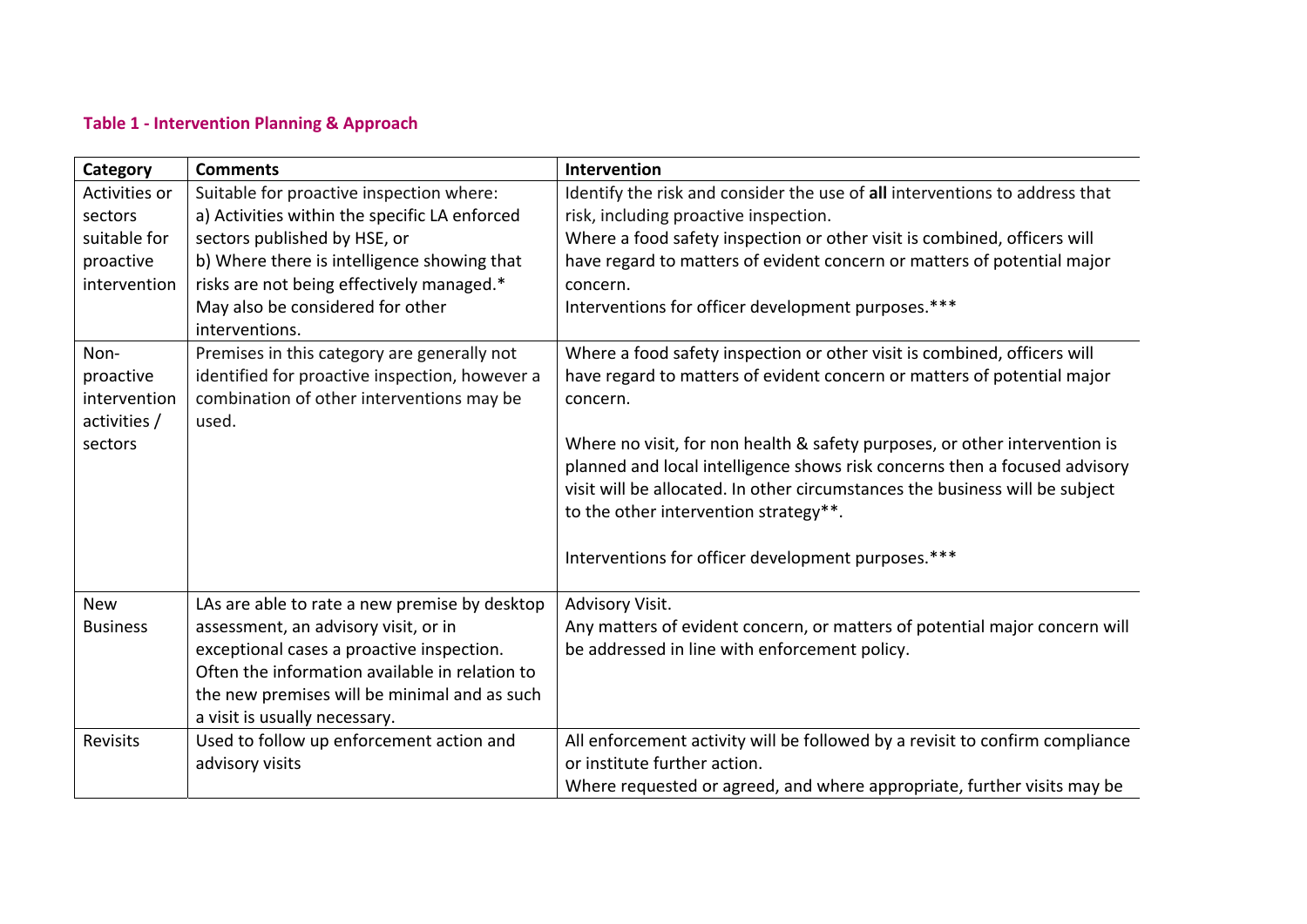|             |                                               | made to follow up advisory visits and other interventions.                |
|-------------|-----------------------------------------------|---------------------------------------------------------------------------|
| Accidents   | In relation to RIDDOR reports, follow the HSE | All accidents recorded, reviewed. Investigations as appropriate.          |
| and service | Accident selection criteria.                  | All service requests are recorded, reviewed and investigated in line with |
| requests    |                                               | council policies, but having regard to the code.                          |
| (premises   | Where there is intelligence showing that      | Interventions for officer development purposes.***                        |
| complaints, | hazards and risks are not being effectively   |                                                                           |
| etc)        | managed.*                                     |                                                                           |
|             |                                               |                                                                           |
|             |                                               |                                                                           |

\**for local planning purposes business sectors identified as more significant in terms of accident reports, and service request demands will be focus of proactive inspection or intervention visit.* 

*\*\* Other intervention strategy can include visits (project / advisory), but mainly will consist of non‐visit communication and information provision.* 

*\*\*\* Officer development visits will be appropriate to certain business types and activities. These visits will most likely be pre‐announced.*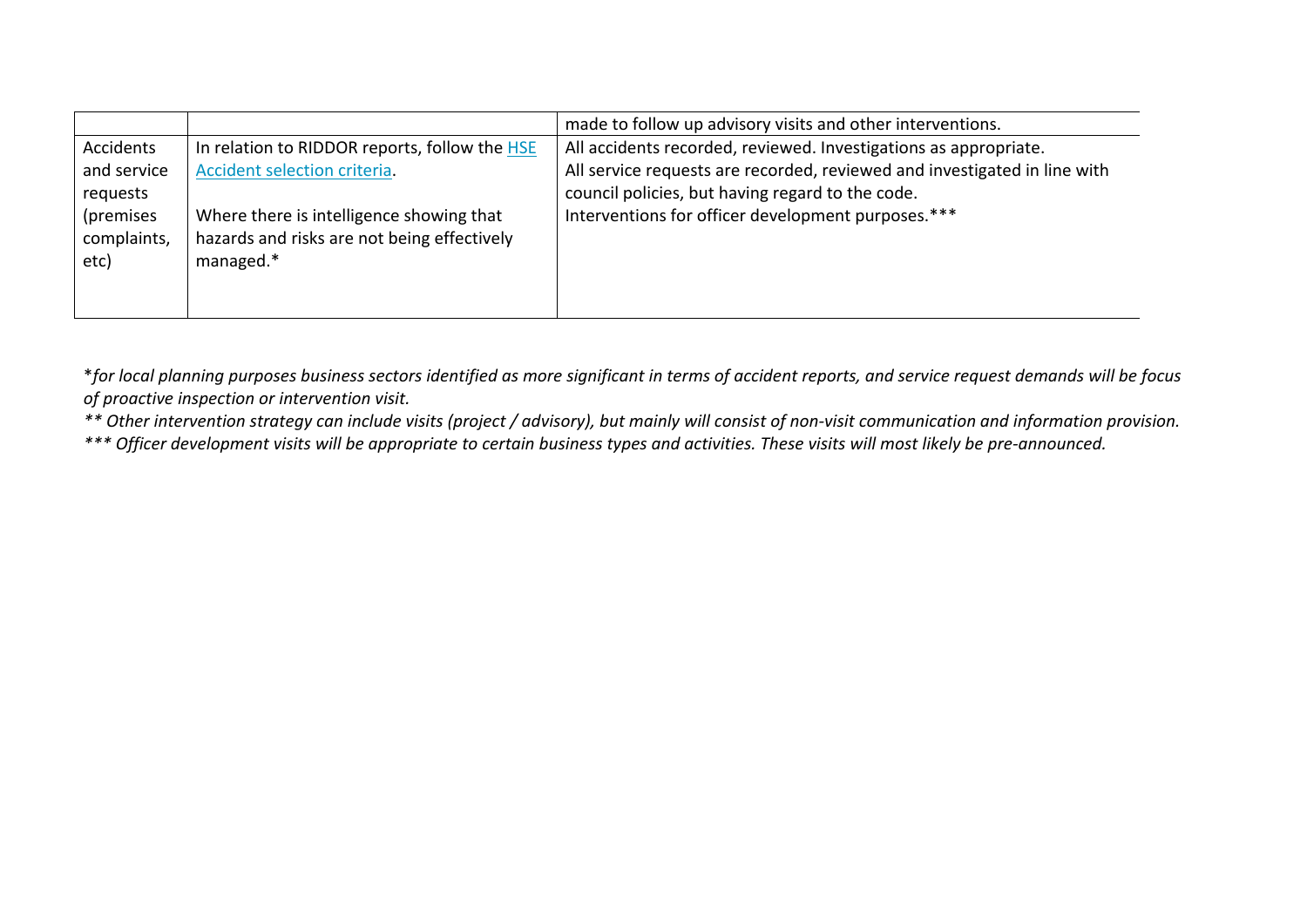# **Appendix 3 – Workload Comparisons and Priorities**

| <b>Activity</b>                            | 2018/2019      | 2019/2020 | 2020/21 | 2021/22 |
|--------------------------------------------|----------------|-----------|---------|---------|
| On site inspections / interventions        | 177            | 110       | $\cdot$ | $0*$    |
| completed                                  |                |           |         |         |
| Alternative interventions (non-site visit) | 142            | 272       | $936*$  | 886*    |
| Revisits and other visits                  | 119            | 86        | 35      | 17      |
| Number of enquiries (not licensing)        | 60             | 94        | 651     | 284     |
| Number of licensing enquiries              | 200            | 132       | 28      | 130     |
| Enquiries responded to on time (Target     | 84.6%          | 90.9%     | 97.1%   | 95.6%   |
| 85%)                                       |                |           |         |         |
| Number of registered premises              | 2443           | 2402      | 2397    | 2442    |
| <b>Reports to Procurator Fiscal</b>        | 0              | 0         | 0       | 0       |
| <b>Improvement Notices</b>                 | 0              | 6         | 0       | 0       |
| <b>Prohibition Notices</b>                 | $\overline{2}$ | 4         | 0       | 0       |
| <b>Accident reports</b>                    | 90             | 73        | 54      | 83      |

\*Routine interventions impacted by COVID restrictions and response to COVID regulatory controls.

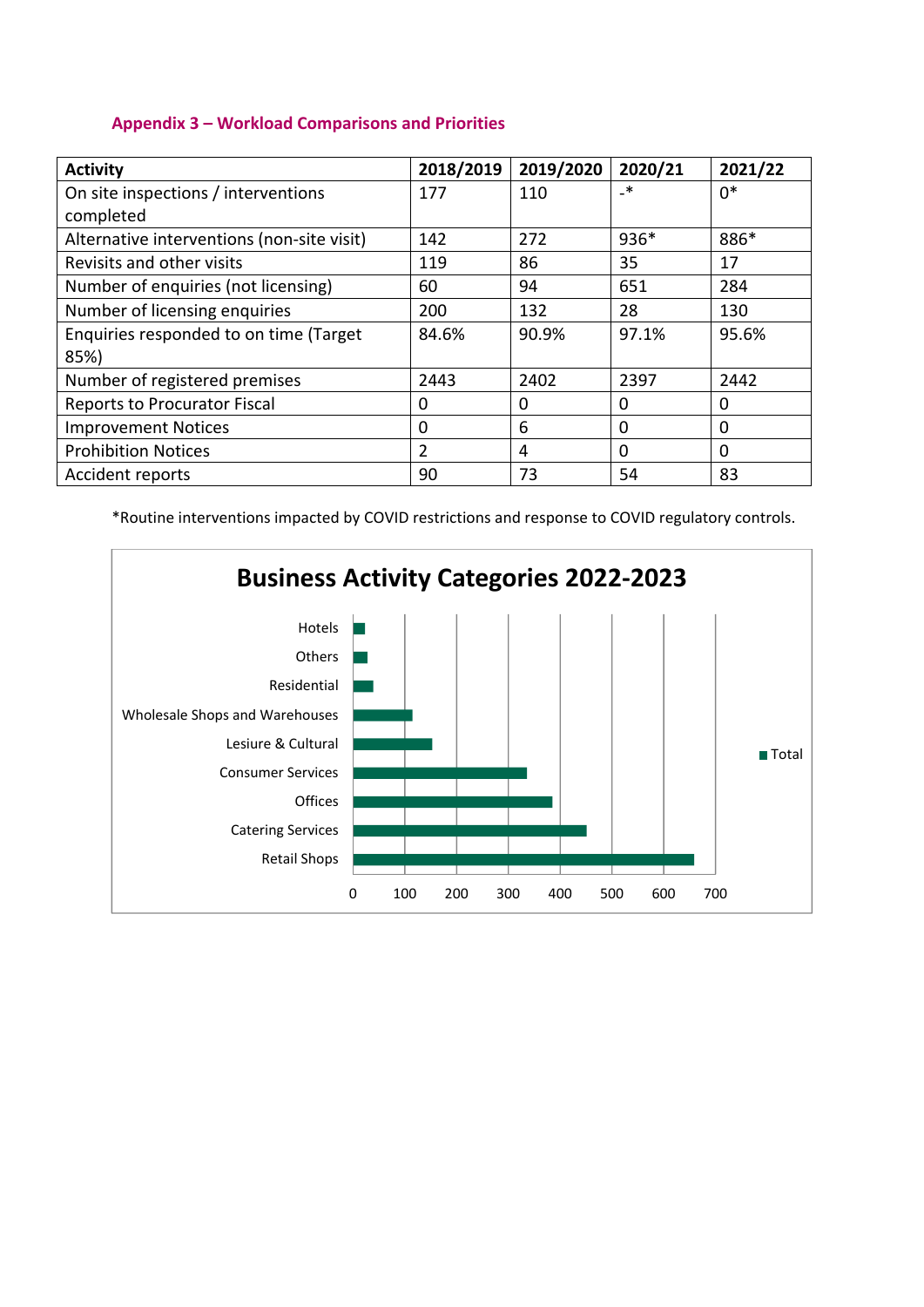#### **Inspection and InteverventionWorkload**

# **Table 1. 2022/2023 Planned Interventions**

| <b>Activity / Sector</b> | <b>Intervention Description</b>                  | <b>Number planned</b> |
|--------------------------|--------------------------------------------------|-----------------------|
| Warehouse safety         | Visit                                            | 109                   |
| Gas safety               | Visit <sup>*</sup> / other intervention strategy | 288                   |
| Newly registered         | Visit <sup>*</sup> / other intervention strategy | 287                   |

\*For 2022/23 will visit only if allocated with other type of higher risk food safety intervention, or consider appropriate for officer development purposes. Otherwise will be subject to other intervention strategy.

#### **Workload Priorities**

| Priority       | Category                                         | Description                                                                                                                                                                                                                                                                                                                       |
|----------------|--------------------------------------------------|-----------------------------------------------------------------------------------------------------------------------------------------------------------------------------------------------------------------------------------------------------------------------------------------------------------------------------------|
| 1              | Emergencies and<br>threats to public<br>health   | Fatalities / serious accidents.<br>$\bullet$<br>Public health incidents.<br>$\bullet$<br>Revisits to secure compliance.<br>$\bullet$<br>Formal action to protect public health (prohibition notices etc.)<br>$\bullet$<br>Serious workplace safety concerns.<br>$\bullet$                                                         |
| $\overline{2}$ | Highest<br>consequence<br>proactive              | Routine workplace safety inspections:<br>$\bullet$<br>Proactive interventions categories.                                                                                                                                                                                                                                         |
| 3              | High<br>consequence<br>proactive /<br>reactive   | Guidance to potentially high risk new establishments.<br>$\bullet$<br>Project / support activities to address high consequence public<br>$\bullet$<br>health issues.                                                                                                                                                              |
| 4              | Medium<br>consequence<br>proactive /<br>reactive | Routine health and safety interventions:<br>$\bullet$<br>Other sectors / activities.<br>Street traders certificates of compliance, and Section 50<br>$\bullet$<br>certificates (Licensed establishments).<br>Project / support activities to support service delivery and<br>$\bullet$<br>customer / business information access. |
| 5              | Lower<br>consequence<br>proactive /<br>reactive  | Consultations / comments - licensing of events, planning etc.<br>$\bullet$<br>Guidance to low risk new establishments.                                                                                                                                                                                                            |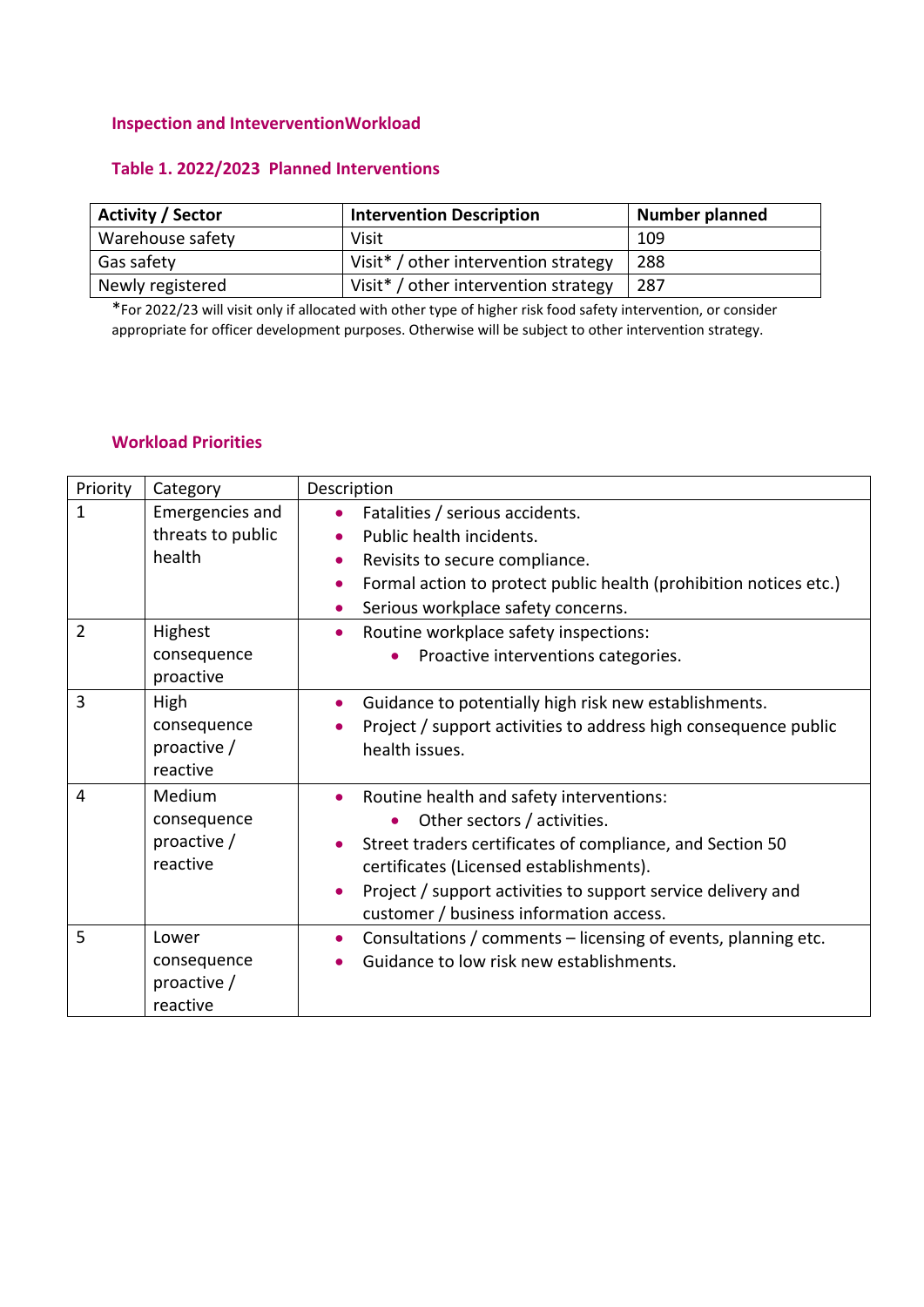# **Appendix 4 – Accident Notifications and Requests for Service Review**

A review of accidents reported and requests for service to the team between 2016 – 2019 was used to identify issues for consideration as part of the intervention policy and matrix. A review of the nature of accidents and injury types was considered against business types and risk grades for businesses. The three year period was felt appropriate in order to get enough data to do a meaningful assessment. It will therefore form part of the intervention policy for the next three years (2020 – 2023), and thereafter on a rolling 3 year assessment and plan.



Table 1.

Of the accidents reported most came from the wholesale shops and warehouses, and retail shops sectors (see table 1). Catering services sector was the next highest reporter.



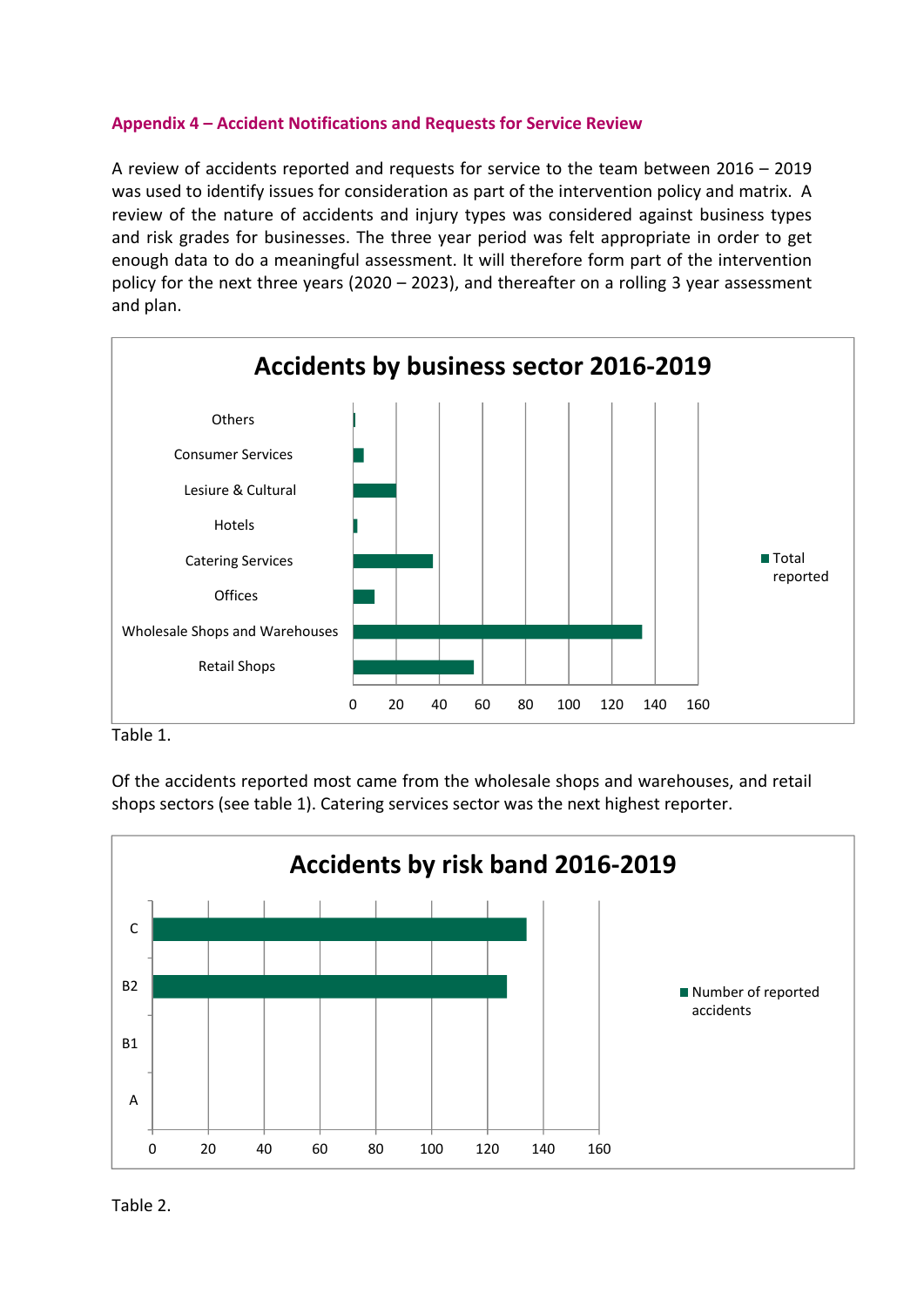The highest number of reported accidents came from businesses within risk band C. (Table 2) These are generally the premises rated as lowest risk following inspections. These along with B2 rated premises (next highest reported) are not highlighted within HSE guidance as routinely requiring inspection. However, this local data would suggest further intervention and consideration is required.

The types of accident being reported and types of injury resulting were also analysed for all premises and those within risk bands B2 and C. The results highlight the same 3 prominent issues for accident types and for injury types in all cases. See table 3 and 4 below.

3 most reported accident types (Table 3):

- Slips, trips and falls (same level)
- Handling / lifting etc.
- Hit by moving / flying object.

3 most reported injury types (Table 4):

- Contusion / bruising.
- Fracture.
- Cut or abrasion.



Table 3.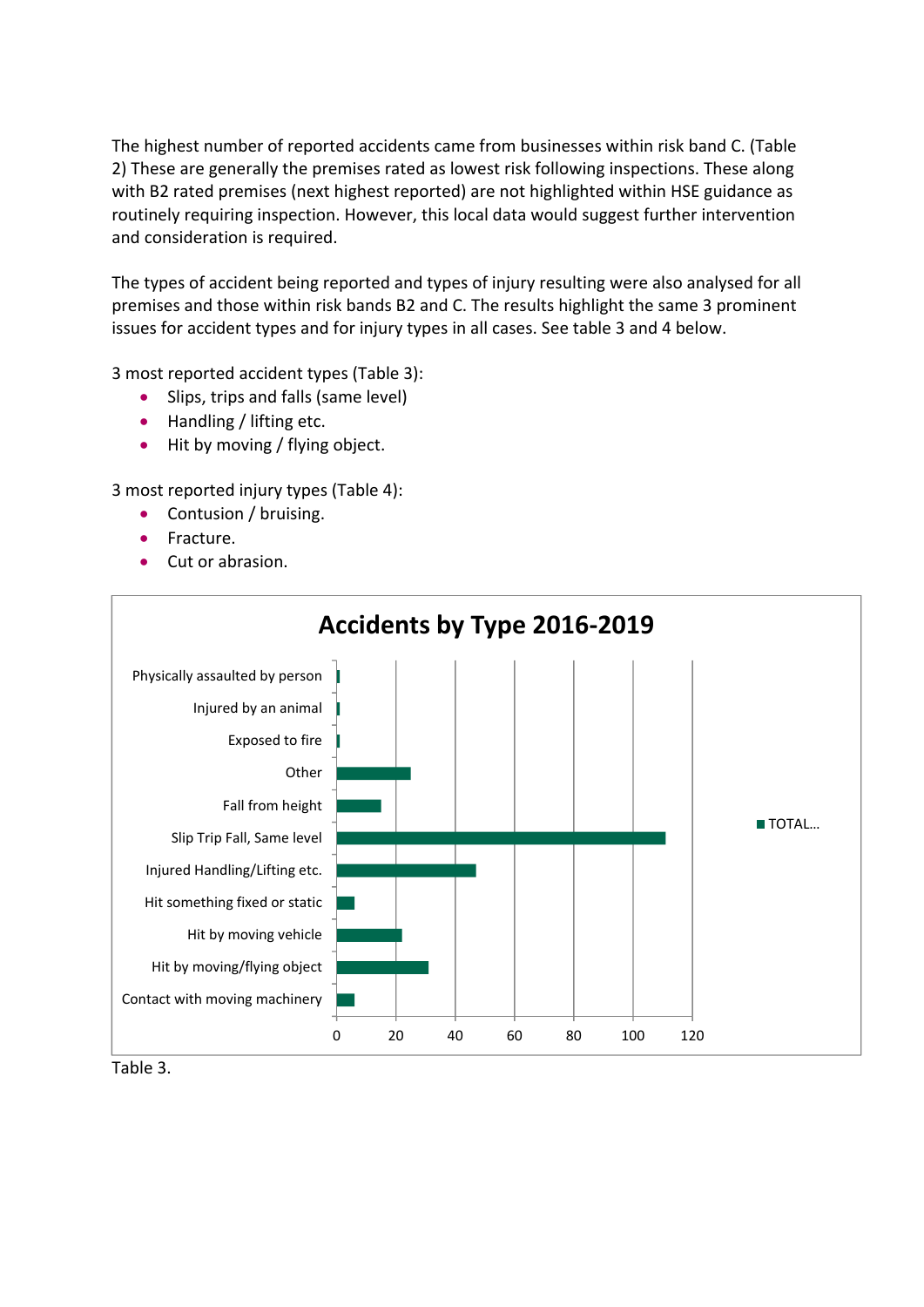

Table 4.



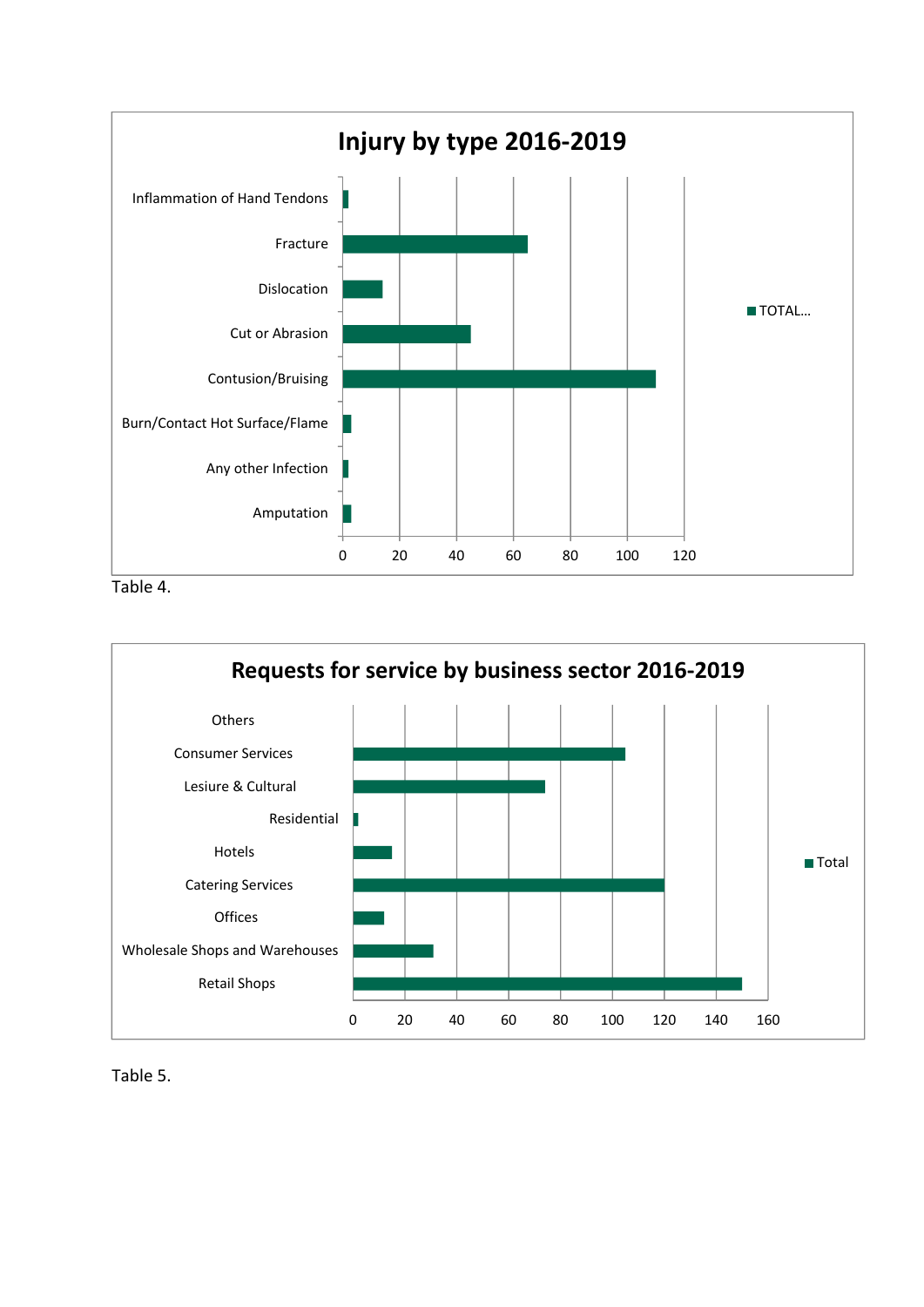

Table 6.

Table 5 and 6 look at the requests for service received by business sector and risk band. A large number of requests dealt with by the service did not have an allocated business type. However, the information generally supports the data in regard to the top 3 business sector categories and risk banding for accidents outlined above.

This data helps provide a focus for the local intervention strategy within West Lothian.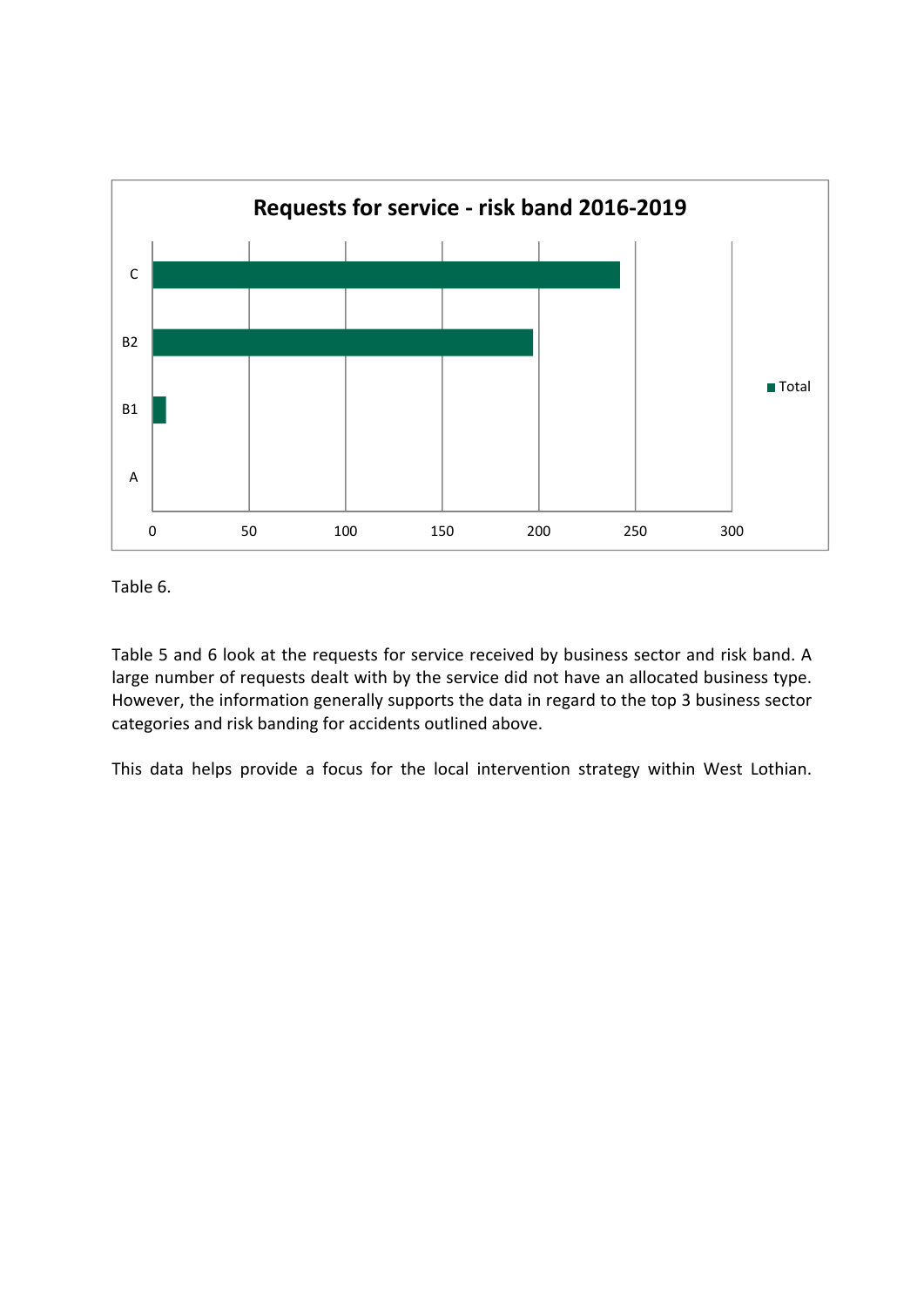## **Appendix 5 – Business customer satisfaction**



Business Customer Satisfaction. (Percentage of businesses who rated officer's explanation of how to comply with legislation as good or excellent)

Overall customer satisfaction remains high. It is encouraging to note that officers input to business visits is viewed so positively. Business customers are surveyed annually to help us ensure that officers are providing the best service possible. It remains a difficult balance when officers are having to take enforcement action and convey challenging information. Other information gathered in our annual surveys is highlighted in the table below.

|                                             | 2021/2022 | 2020/2021 2019/2020 |       |
|---------------------------------------------|-----------|---------------------|-------|
| Staff overall knowledge and professionalism | 91.7%     | 96%                 | 95.8% |
| (good/excellent)                            |           |                     |       |
| Overall level of service (good / excellent) | 94.4%     | 96.2%               | 95.8% |
| Treated fairly at all times                 | 97.4%     | 96.2%               | 97.5% |

This feedback would tend to support the view that local businesses support the visits to their premises and the assistance offered by officers.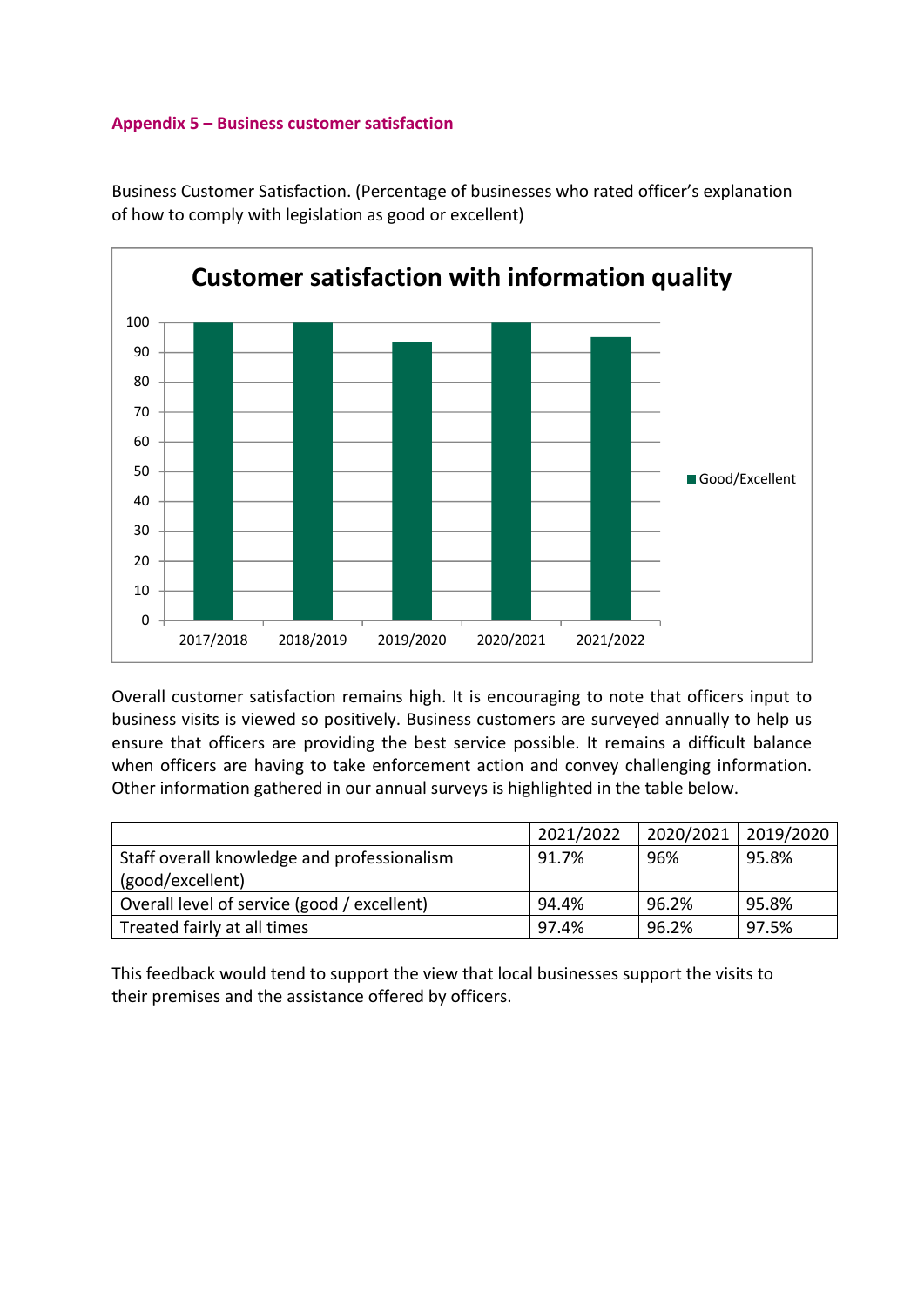# **Appendix 6 – Customers / Partners / Stakeholders**

| <b>GROUP</b>                                                     | <b>RELATIONSHIP</b>                                                                                                                                                                    | <b>COMMUNICATION EXAMPLES</b>                                                                                                                                                              | <b>PROPOSED FOR 2022/2023</b>                                                                                    |
|------------------------------------------------------------------|----------------------------------------------------------------------------------------------------------------------------------------------------------------------------------------|--------------------------------------------------------------------------------------------------------------------------------------------------------------------------------------------|------------------------------------------------------------------------------------------------------------------|
| <b>Businesses within West</b><br>Lothian                         | Inspections; application of legislation;<br>advisory activities; investigation into<br>incidents, accidents, education,<br>training, enforcement, motivation.<br>New business support. | Provide guidance, training,<br>technical information, guidance<br>notes, information leaflets, talks,<br>seminars. Use of mail shot to<br>lowest risk establishments.                      | Improve email contact details for<br>businesses.<br>Improve web content on relevant health<br>and safety issues. |
| Public                                                           | We protect them. We investigate<br>concerns on their behalf. We provide<br>guidance and information.                                                                                   | Customer feedback on requests<br>for service / accidents etc.<br>Production of health and safety<br>service plan and publication on<br>website.                                            | No change to current approach.                                                                                   |
| <b>HSE</b>                                                       | They provide direction and guidance<br>on a partnership basis.<br>We report to them annually (LAE1<br>return)                                                                          | We consult them on technical<br>guidance and policy. They consult<br>with us on legal, policy and<br>technical matters. Representation<br>on local liaison and national<br>working groups. | No change to current approach.                                                                                   |
| <b>Elected Members</b><br>(Councillors)                          | We respond to concerns and<br>enquiries and provide information as<br>required.                                                                                                        | Reports to Environment PDSP,<br>and Council Executive.<br>Advice to licensing board.<br>Annual Service Plan is presented<br>to Council Executive for approval.                             | No change to current approach.                                                                                   |
| Other LA Services -<br>Planning, Building<br>Standards, Economic | Act as statutory consultee. Provide<br>and receive guidance and support.<br>Work in partnership in specific areas                                                                      | Planning and building warrant<br>application comments. Licensing<br>applications and comments.                                                                                             | No change to current approach.                                                                                   |